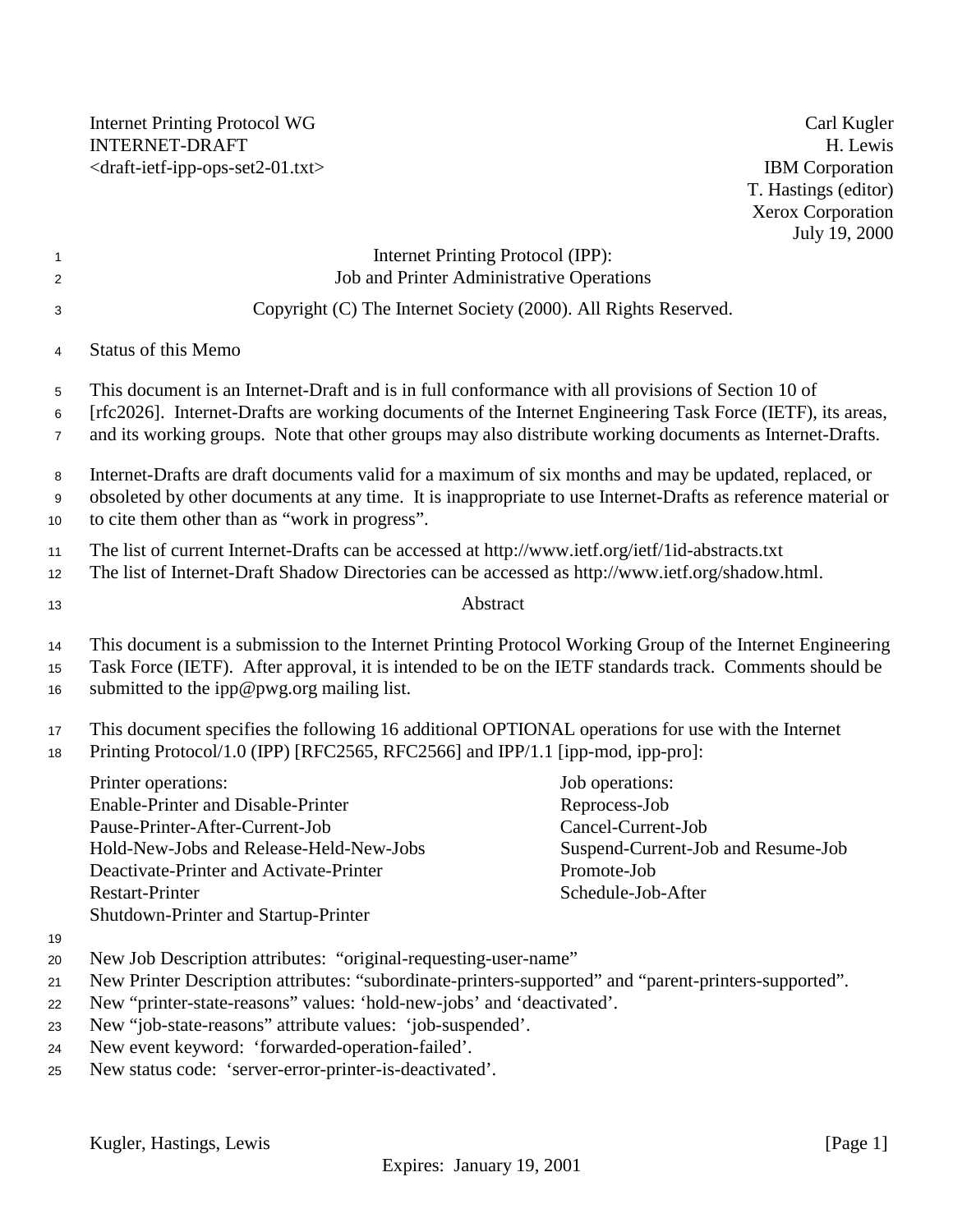- The scope of IPP, is characterized in RFC2526 "Design Goals for an Internet Printing Protocol". It is not
- the intent of this document to revise or clarify this scope or conjecture as to the degree of industry adoption
- or trends related to IPP within printing systems. It is the intent of this document to extend the original set
- of operations in a similar fashion to the Set1 extensions which referred to IPP/1.0 and were later incorporated into IPP/1.1.
- 
- The full set of IPP documents includes:
- Design Goals for an Internet Printing Protocol [RFC2567]
- Rationale for the Structure and Model and Protocol for the Internet Printing Protocol [RFC2568]
- Internet Printing Protocol/1.1: Model and Semantics [IPP-MOD]
- Internet Printing Protocol/1.1: Encoding and Transport [IPP-PRO]
- Internet Printing Protocol/1.1: Implementer's Guide [IPP-IIG]
- Mapping between LPD and IPP Protocols [RFC2569]
- Internet Printing Protocol (IPP): IPP Event Notification Specification [ipp-ntfy]
- 

The "Design Goals for an Internet Printing Protocol" document takes a broad look at distributed printing

functionality, and it enumerates real-life scenarios that help to clarify the features that need to be included

in a printing protocol for the Internet. It identifies requirements for three types of users: end users,

operators, and administrators. It calls out a subset of end user requirements that are satisfied in IPP/1.0. A

few OPTIONAL operator operations have been added to IPP/1.1.

The "Rationale for the Structure and Model and Protocol for the Internet Printing Protocol" document

- describes IPP from a high level view, defines a roadmap for the various documents that form the suite of IPP specification documents, and gives background and rationale for the IETF working group's major decisions.
- The "Internet Printing Protocol/1.1: Model and Semantics", describes a simplified model with abstract objects, their attributes, and their operations that are independent of encoding and transport. It introduces a Printer object and a Job object. The Job object optionally supports multiple documents per Job. It also
- addresses security, internationalization, and directory issues.

 The "Internet Printing Protocol/1.1: Encoding and Transport" document is a formal mapping of the abstract operations and attributes defined in the model document onto HTTP/1.1 [RFC2616]. It defines the encoding rules for a new Internet MIME media type called "application/ipp". This document also defines the rules for transporting over HTTP a message body whose Content-Type is "application/ipp". This document defines a new scheme named 'ipp' for identifying IPP printers and jobs.

The "Internet Printing Protocol/1.1: Implementer's Guide" document gives insight and advice to

- implementers of IPP clients and IPP objects. It is intended to help them understand IPP/1.1 and some of the considerations that may assist them in the design of their client and/or IPP object implementations. For
- example, a typical order of processing requests is given, including error checking. Motivation for some of
- the specification decisions is also included.
- The "Mapping between LPD and IPP Protocols" document gives some advice to implementers of gateways
- between IPP and LPD (Line Printer Daemon) implementations.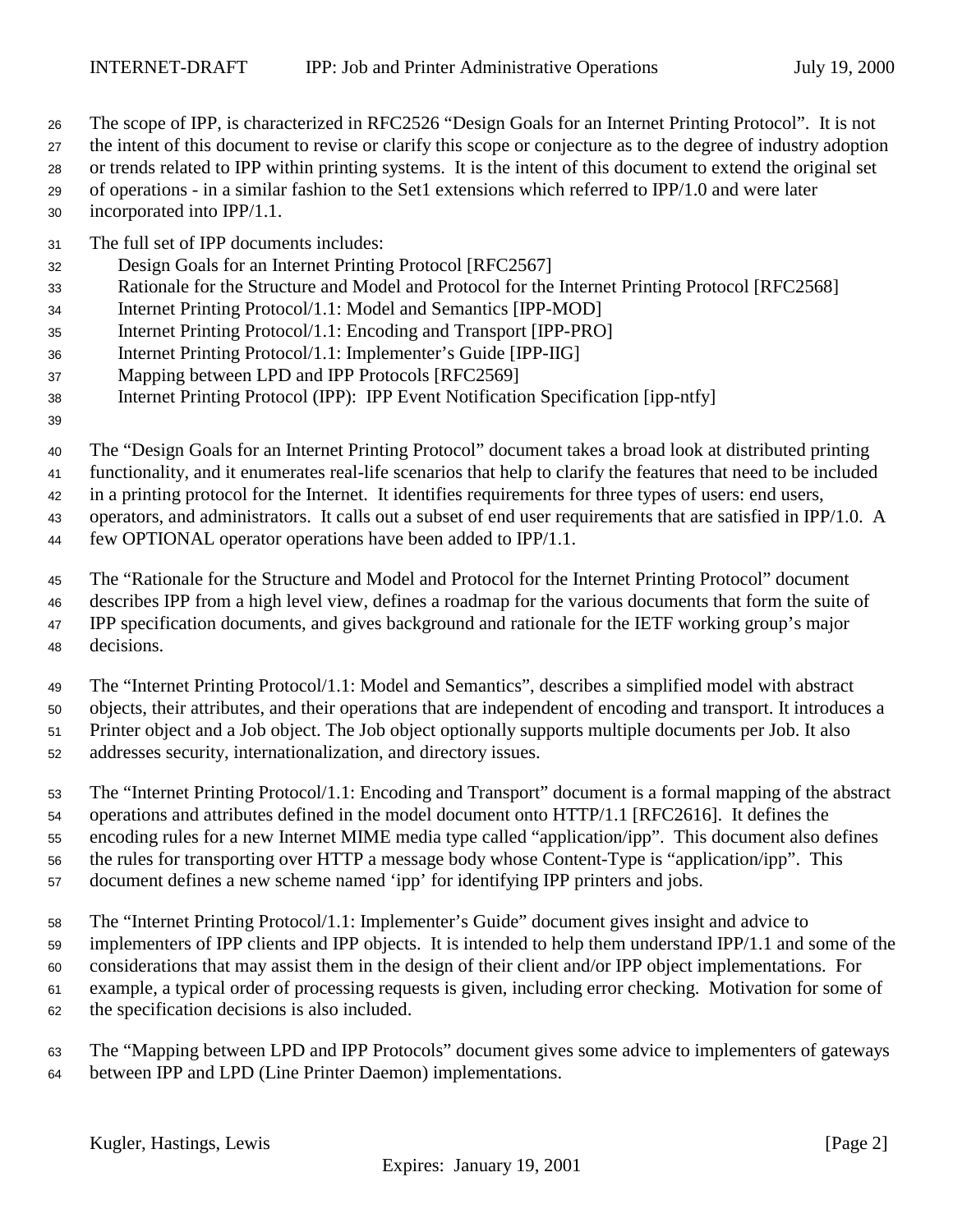- <sup>65</sup> The "Internet Printing Protocol (IPP): IPP Event Notification Specification" document defines the
- <sup>66</sup> semantics for Subscription Creation Operations and the requirements for other Delivery Method documents
- <sup>67</sup> to define a Delivery Method to carry an Event Notifications to a Notification Recipient.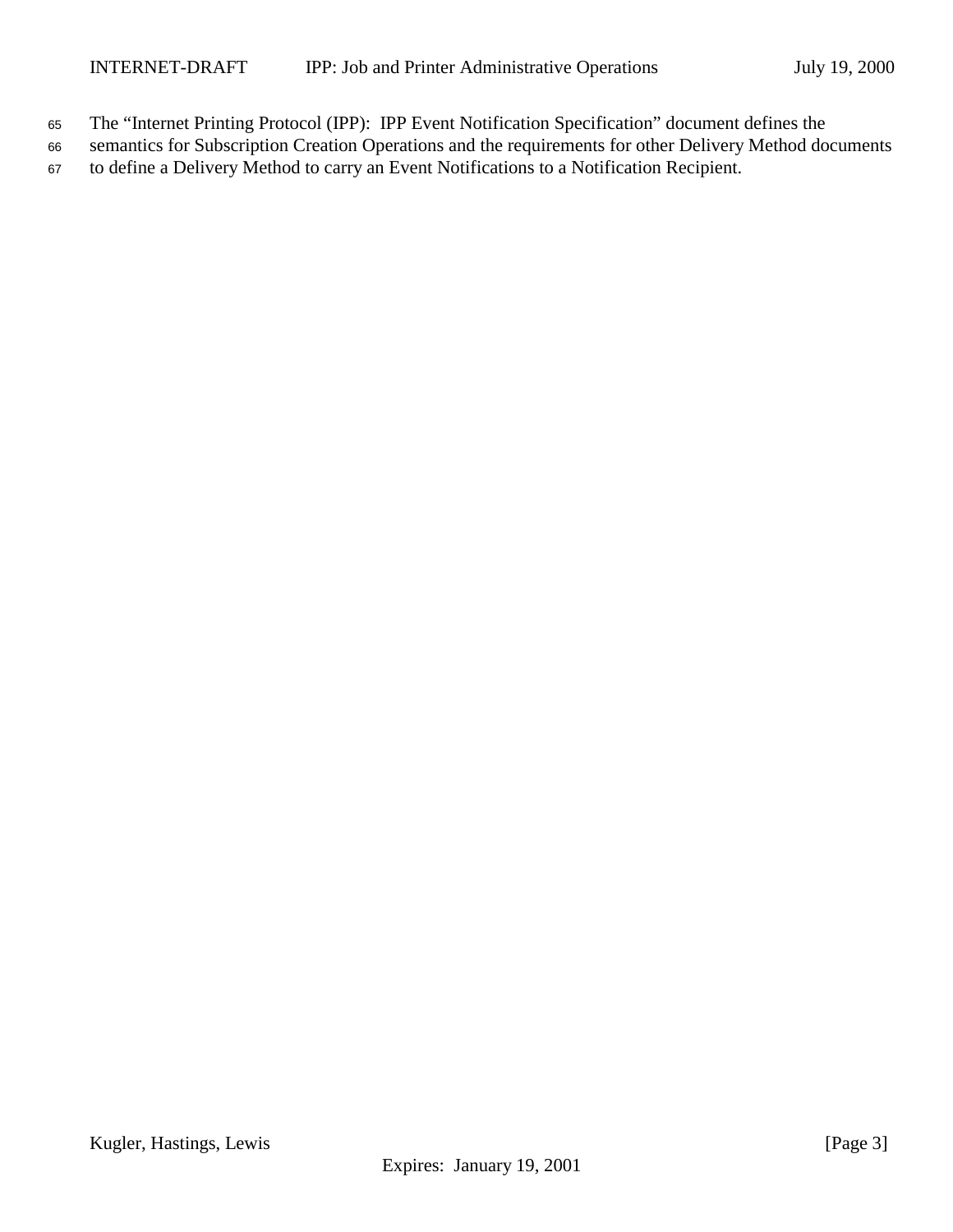| 68  | <b>Table of Contents</b>                           |    |  |
|-----|----------------------------------------------------|----|--|
| 69  | 1                                                  |    |  |
| 70  | $\overline{2}$                                     |    |  |
| 71  | 2.1                                                |    |  |
| 72  | 2.2                                                |    |  |
|     |                                                    |    |  |
| 73  | 3                                                  |    |  |
| 74  | 3.1                                                |    |  |
| 75  | Disable-Printer Operation<br>3.1.1                 | 10 |  |
| 76  | 3.1.2<br><b>Enable-Printer Operation</b>           | 10 |  |
| 77  | 3.2                                                |    |  |
| 78  | 3.2.1<br>Pause-Printer-After-Current-Job operation | 11 |  |
| 79  | 3.3                                                |    |  |
| 80  | 3.3.1<br>Hold-New-Jobs operation                   | 13 |  |
| 81  | 3.3.2<br>Release-Held-New-Jobs operation           | 13 |  |
| 82  | 3.4                                                |    |  |
| 83  | Deactivate-Printer operation<br>3.4.1              | 14 |  |
| 84  | 3.4.2<br>Activate-Printer operation                | 14 |  |
| 85  | 3.5                                                |    |  |
| 86  | <b>Restart-Printer operation</b><br>3.5.1          | 15 |  |
| 87  | <b>Shutdown-Printer Operation</b><br>3.5.2         | 15 |  |
| 88  | <b>Startup-Printer operation</b><br>3.5.3          | 16 |  |
| 89  | 4                                                  |    |  |
| 90  | 4.1                                                |    |  |
| 91  | 4.2                                                |    |  |
| 92  | 4.3                                                |    |  |
| 93  | Suspend-Current-Job operation<br>4.3.1             | 19 |  |
| 94  | 4.3.2<br>Resume-Job operation                      | 20 |  |
| 95  |                                                    | 20 |  |
| 96  | 4.4.1<br>Promote-Job operation                     | 20 |  |
| 97  | Schedule-Job-After operation<br>4.4.2              | 21 |  |
| 98  | 5                                                  |    |  |
| 99  | 5.1                                                |    |  |
| 100 | 6                                                  |    |  |
| 101 | 7                                                  |    |  |
| 102 | 7.1                                                |    |  |
| 103 | 7.2                                                |    |  |
| 104 | 8                                                  |    |  |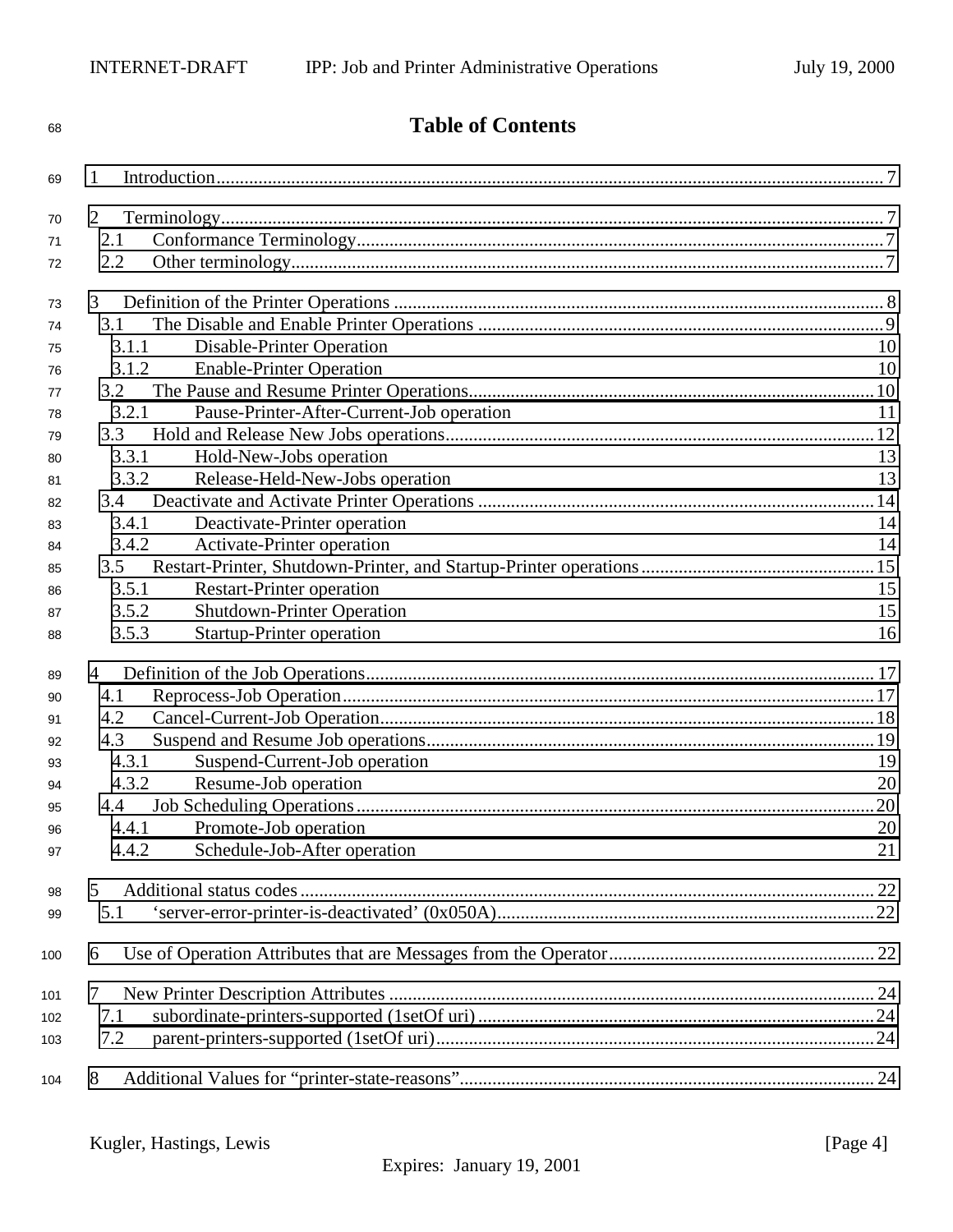| 105        | 8.1                                                                                       |    |
|------------|-------------------------------------------------------------------------------------------|----|
| 106        | 8.2                                                                                       |    |
|            |                                                                                           |    |
| 107        | 9<br>9.1                                                                                  |    |
| 108        |                                                                                           |    |
| 109        | 10                                                                                        |    |
| 110        |                                                                                           |    |
| 111        | 11.1                                                                                      |    |
| 112        | 11.2                                                                                      |    |
| 113        | Printer object attributes used to represent Printer Fan-Out and Printer Fan-In 27<br>11.3 |    |
| 114        | 11.4                                                                                      |    |
| 115        | 11.5                                                                                      |    |
| 116        | 11.6                                                                                      |    |
| 117        | 11.7                                                                                      |    |
| 118        | Forwarding requests that affect Printer objects<br>11.7.1                                 | 31 |
| 119        | 11.7.2<br>Forwarding requests that affect Jobs                                            | 31 |
| 120        |                                                                                           |    |
| 121        |                                                                                           |    |
| 122        |                                                                                           |    |
| 123        | 15                                                                                        |    |
| 124        |                                                                                           |    |
| 125        | 17                                                                                        |    |
|            | 18                                                                                        |    |
| 126<br>127 |                                                                                           |    |
|            | <b>List of Tables</b>                                                                     |    |
| 128        |                                                                                           |    |
| 129        |                                                                                           |    |
| 130        |                                                                                           |    |
| 131        |                                                                                           |    |
| 132        |                                                                                           |    |
| 133        |                                                                                           |    |
| 134        |                                                                                           |    |
| 135        |                                                                                           |    |
| 136        |                                                                                           |    |
| 137        | Table 9- Conformance Requirement Dependencies for "printer-state-reasons" Values34        |    |
| 138        | Table 10- Conformance Requirement Dependencies for "job-state-reasons" Values 34          |    |
| 139        |                                                                                           |    |
| 140        |                                                                                           |    |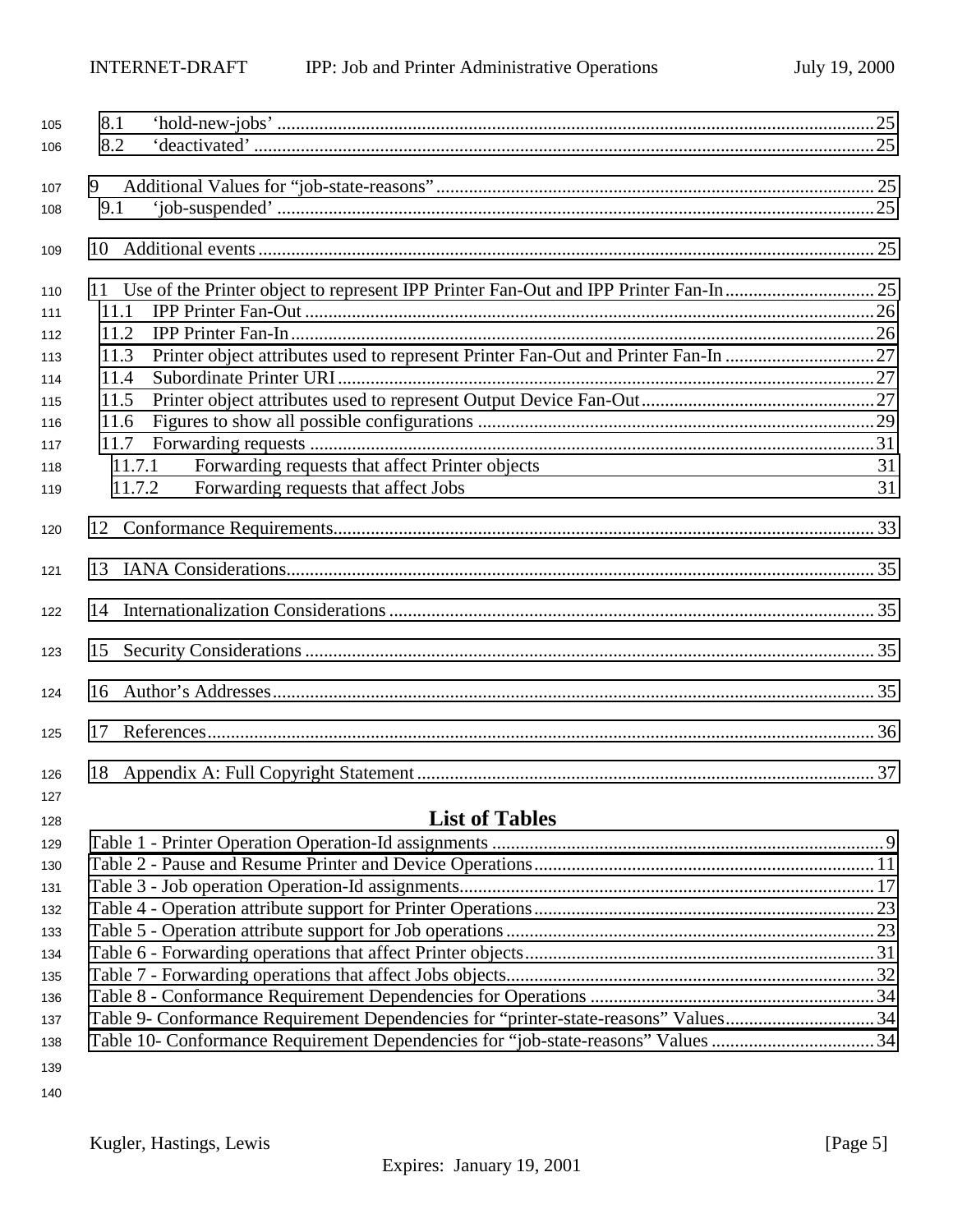# **List of Figures**

Kugler, Hastings, Lewis [Page 6] Expires: January 19, 2001

| 148 |  |
|-----|--|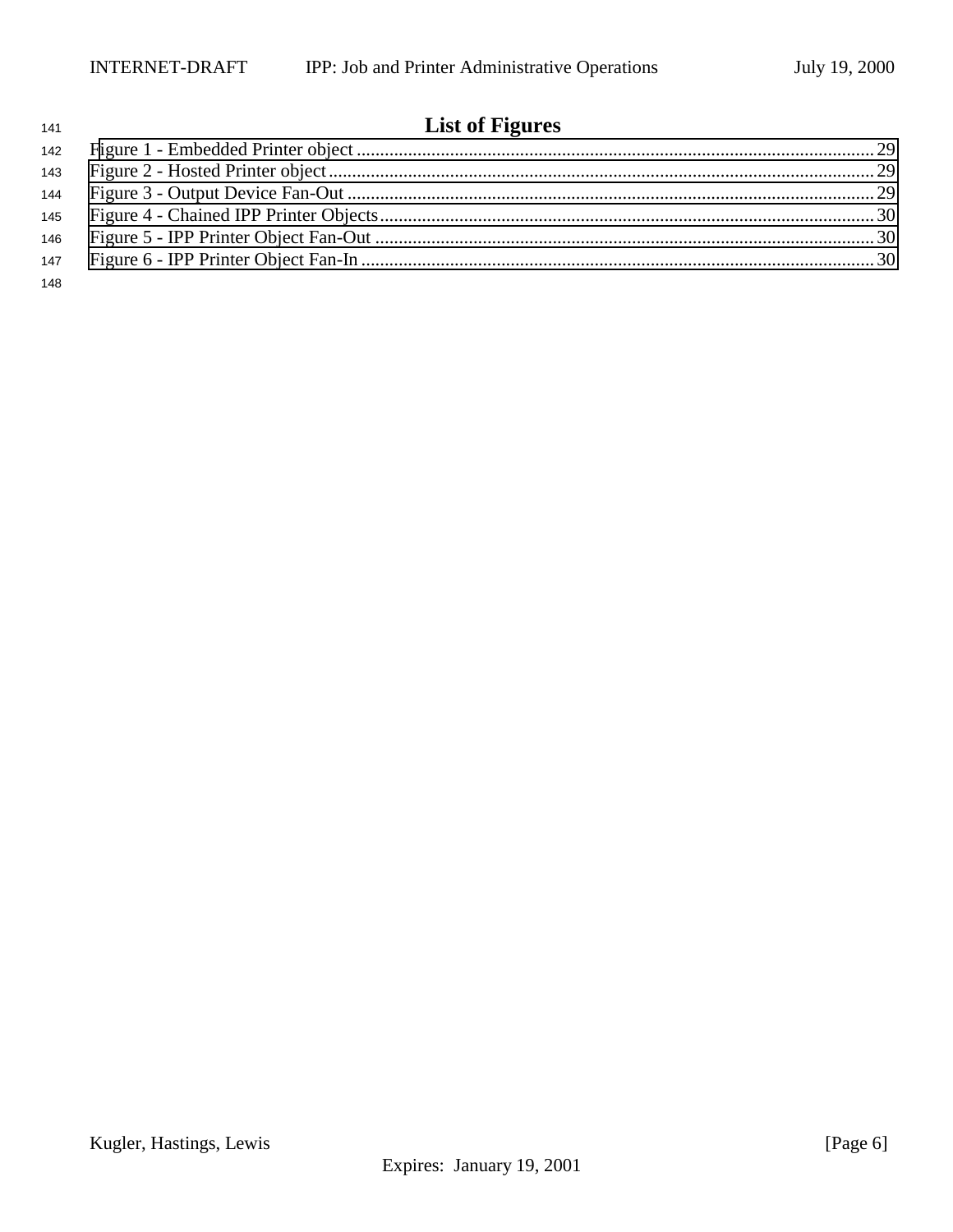<span id="page-6-0"></span>

## **1 Introduction**

 The Internet Printing Protocol (IPP) is an application level protocol that can be used for distributed printing using Internet tools and technologies. IPP version 1.1 ([ipp-mod, ipp-pro]) focuses on end user functionality with a few administrative operations included. This document defines additional OPTIONAL end user, operator, and administrator operations used to control Jobs and Printers. In addition, this document extends the semantic model of the Printer object by allowing them to be configured into trees and/or inverted trees that represent Printer object Fan-Out and Printer object Fan-In, respectively. The special case of a tree with only a single Subordinate node represents Chained Printers. This document is a registration proposal for an extension to IPP/1.0 and IPP/1.1 following the registration procedures in those documents.

 The requirements and use cases for this document are defined in [ipp-ops-admin-req]. That document also includes requirements and use cases for operations on the Device object which is the subject of a third document [ipp-device-ops]. That [ipp-device-ops] document is not needed in order to implement the operations defined in this document.

## **2 Terminology**

This section defines terminology used throughout this document.

## **2.1 Conformance Terminology**

- Capitalized terms, such as MUST, MUST NOT, REQUIRED, SHOULD, SHOULD NOT, MAY, NEED
- NOT, and OPTIONAL, have special meaning relating to conformance as specified in RFC 2119
- [RFC2119] and [ipp-mod] section 12.1. These terms refer to conformance to this document or a particular
- operation, if this document or operation is implemented.
- The following specialization of these terms apply to this document:
- REQUIRED: if an implementation supports an operation described in this document, it MUST support a REQUIRED feature described with that operation.
- OPTIONAL: if an implementation supports an operation described in this document, it MAY support an OPTIONAL feature described with that operation.

## **2.2 Other terminology**

- This document uses terms such as "attributes", "keywords", and "support". These terms have special meaning and are defined in the model terminology [ipp-mod] section 12.2.
- In addition, the following capitalized terms are defined: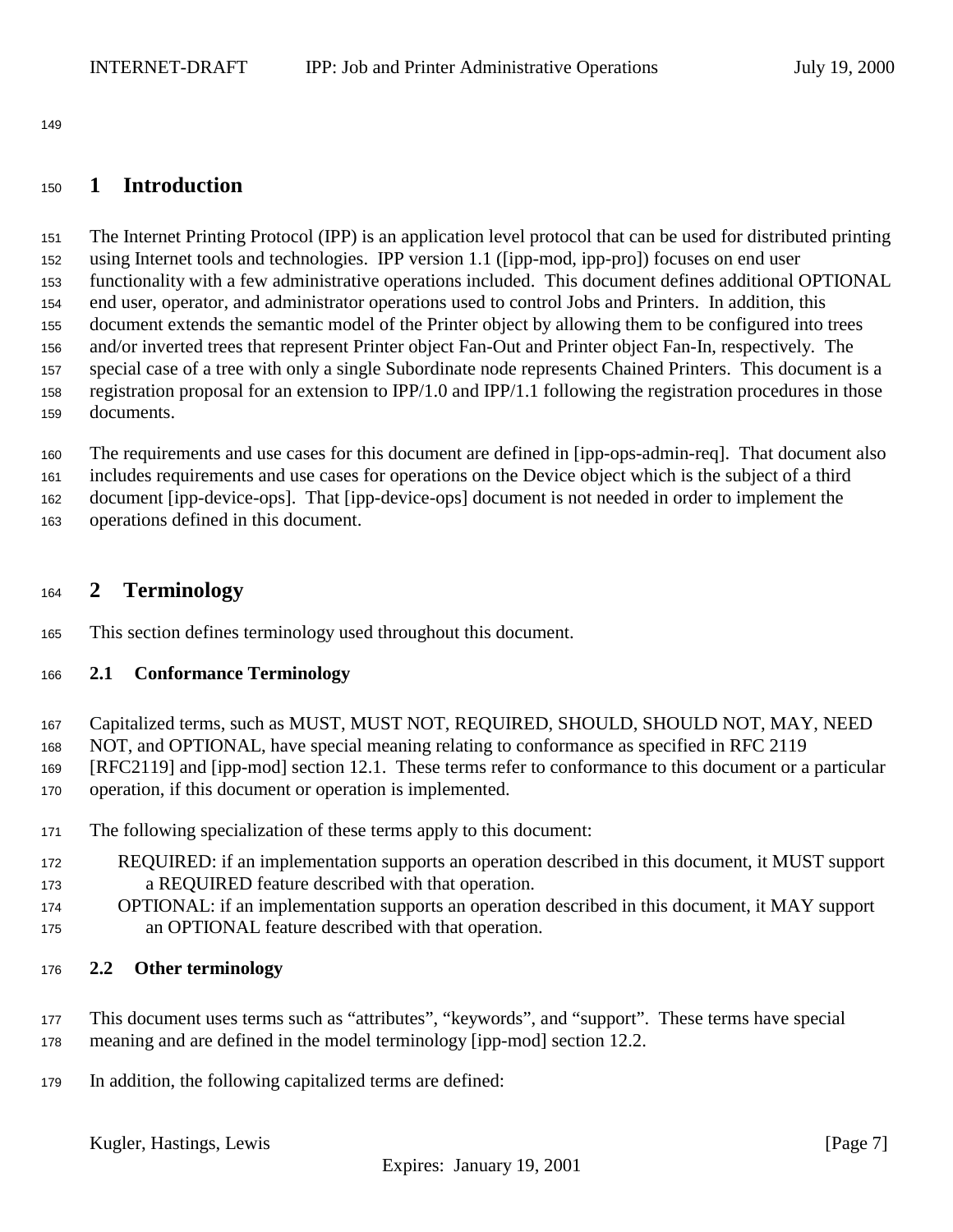<span id="page-7-0"></span>

| 180 | <b>IPP Printer object (or Printer for short)</b> - a software abstraction defined by [ipp-mod].              |
|-----|--------------------------------------------------------------------------------------------------------------|
| 181 | Printer Operation - an operation whose target is an IPP Printer object and whose effect is on the            |
| 182 | Printer object.                                                                                              |
| 183 | <b>Output Device</b> - the physical imaging mechanism that an IPP Printer controls. Note: while this term is |
| 184 | capitalized in this specification (but not in [ipp-mod]), there is no formal object called an Output         |
| 185 | Device defined in this document (or [ipp-mod]).                                                              |
| 186 | <b>Output Device Fan-Out</b> - a configuration in which an IPP Printer controls more that one output-        |
| 187 | device.                                                                                                      |
| 188 | <b>Printer Fan-Out</b> - a configuration in which an IPP Printer object controls more than one Subordinate   |
| 189 | IPP Printer object.                                                                                          |
| 190 | <b>Printer Fan-In</b> - a configuration in which an IPP Printer object is controlled by more than one IPP    |
| 191 | Printer object.                                                                                              |
| 192 | <b>Subordinate Printer</b> - an IPP Printer object that is controlled by another IPP Printer object. Such a  |
| 193 | Subordinate Printer MAY have one or more Subordinate Printers.                                               |
| 194 | <b>Leaf Printer</b> - a Subordinate Printer that has no Subordinate Printers.                                |
| 195 | <b>Non-Leaf Printer</b> - an IPP Printer object that has one or more Subordinate Printers.                   |
| 196 | <b>Chained Printer</b> - a Non-Leaf Printer that has exactly one Subordinate Printer.                        |
| 197 | <b>Job Creation operations - IPP operations that create a Job object: Print-Job, Print-URI, and Create-</b>  |
| 198 | Job.                                                                                                         |

## **3 Definition of the Printer Operations**

 All Printer Operations are directed at Printer objects. A client MUST always supply the "printer-uri" operation attribute in order to identify the correct target of the operation. These descriptions assume all of the common semantics of IPP/1.1 Model and Semantics document [ipp-mod] section 3.1.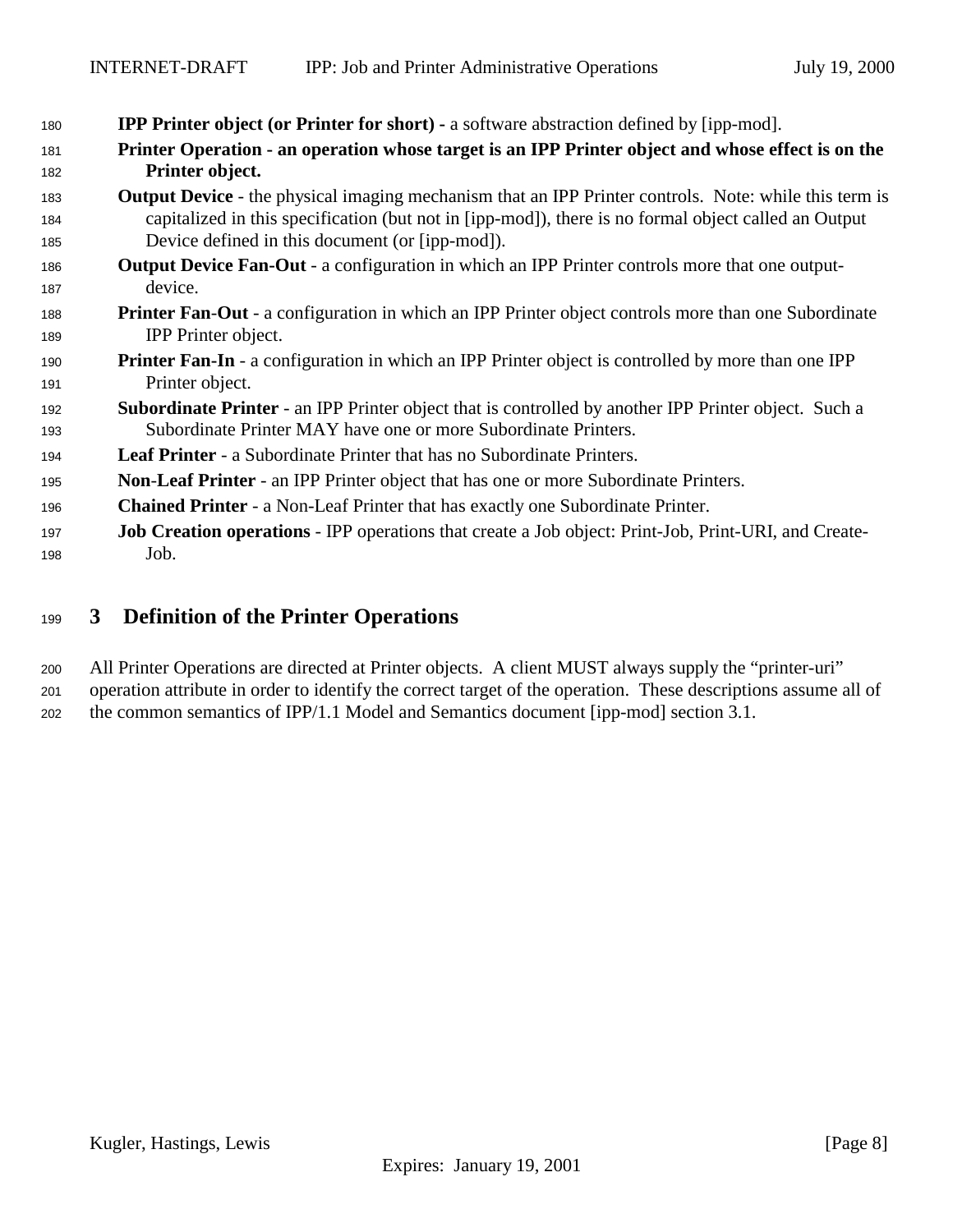#### <span id="page-8-0"></span>203

#### <sup>204</sup> The Printer Operations defined in this document are summarized in Table 1:

| 205 | <b>Table 1 - Printer Operation Operation-Id assignments</b> |  |
|-----|-------------------------------------------------------------|--|
|     |                                                             |  |

| <b>Operation Name</b><br>Operation- |      | Brief description                                             |  |
|-------------------------------------|------|---------------------------------------------------------------|--|
|                                     | Id   |                                                               |  |
| Enable-Printer                      | 0x22 | Allows the target Printer to accept Job Creation operations   |  |
| Disable-Printer                     | 0x23 | Prevents the target Printer from accepting Job Creation       |  |
|                                     |      | operations                                                    |  |
| Pause-Printer-After-                | 0x24 | Pause the Printer after the current job has been sent to the  |  |
| Current-Job                         |      | Output Device.                                                |  |
| Hold-New-Jobs                       | 0x25 | Finishes processing all currently pending jobs. Any new       |  |
|                                     |      | jobs are placed in the 'pending-held' state.                  |  |
| Release-Held-New-                   | 0x26 | Release all jobs to the 'pending' state that had been held by |  |
| Jobs                                |      | the effect of a previous Hold-New-Jobs operation and          |  |
|                                     |      | condition the Printer to no longer hold new jobs.             |  |
| Deactivate-Printer                  | 0x27 | Puts the Printer into a read-only deactivated state.          |  |
| Activate-Printer                    | 0x28 | Restores the Printer to normal activity                       |  |
| <b>Restart-Printer</b>              | 0x29 | Restarts the target Printer and re-initializes the software   |  |
| Shutdown-Printer                    | 0x2A | Shuts down the target Printer so that it cannot be restarted  |  |
|                                     |      | or queried                                                    |  |
| Startup-Printer                     | 0x2B | Starts up the instance of the Printer object                  |  |

 All of the operations in this document are OPTIONAL for an IPP object to support. Unless the specification of an OPTIONAL operation requires support of another OPTIONAL operation, conforming implementations may support any combination of these operations. Many of the operations come in pairs and so both are REQUIRED if either one is implemented.

## <sup>210</sup> **3.1 The Disable and Enable Printer Operations**

<sup>211</sup> This section defines the OPTIONAL Disable-Printer and Enable-Printer operations that stop and start the <sup>212</sup> IPP Printer object from accepting new IPP jobs. If either of these operations are supported, both MUST be <sup>213</sup> supported.

<sup>214</sup> These operations allow the operator to control whether or not the Printer will accept new Job Creation

<sup>215</sup> (Print-Job, Print-URI, and Create-Job) operations. These operations have no other effect on the Printer, so

<sup>216</sup> that the Printer continues to accept all other operations and continues to schedule and process jobs

- <sup>217</sup> normally. In other words, these operation control the "input of new jobs" to the IPP Printer while the Pause <sup>218</sup> and Resume operations (see section [3.2\)](#page-9-0) independently control the "output of new jobs" from the IPP
- <sup>219</sup> Printer to the Output Device.
- <sup>220</sup> The Disable-Printer and Enable-Printer operations MUST NOT affect the submission of jobs using other <sup>221</sup> job submission protocols to the associated Output Device; the Disable and Enable Device Operations (see
- <sup>222</sup> [ipp-device-ops]) are intended to stop the acceptance of all jobs by the associated Output Device(s).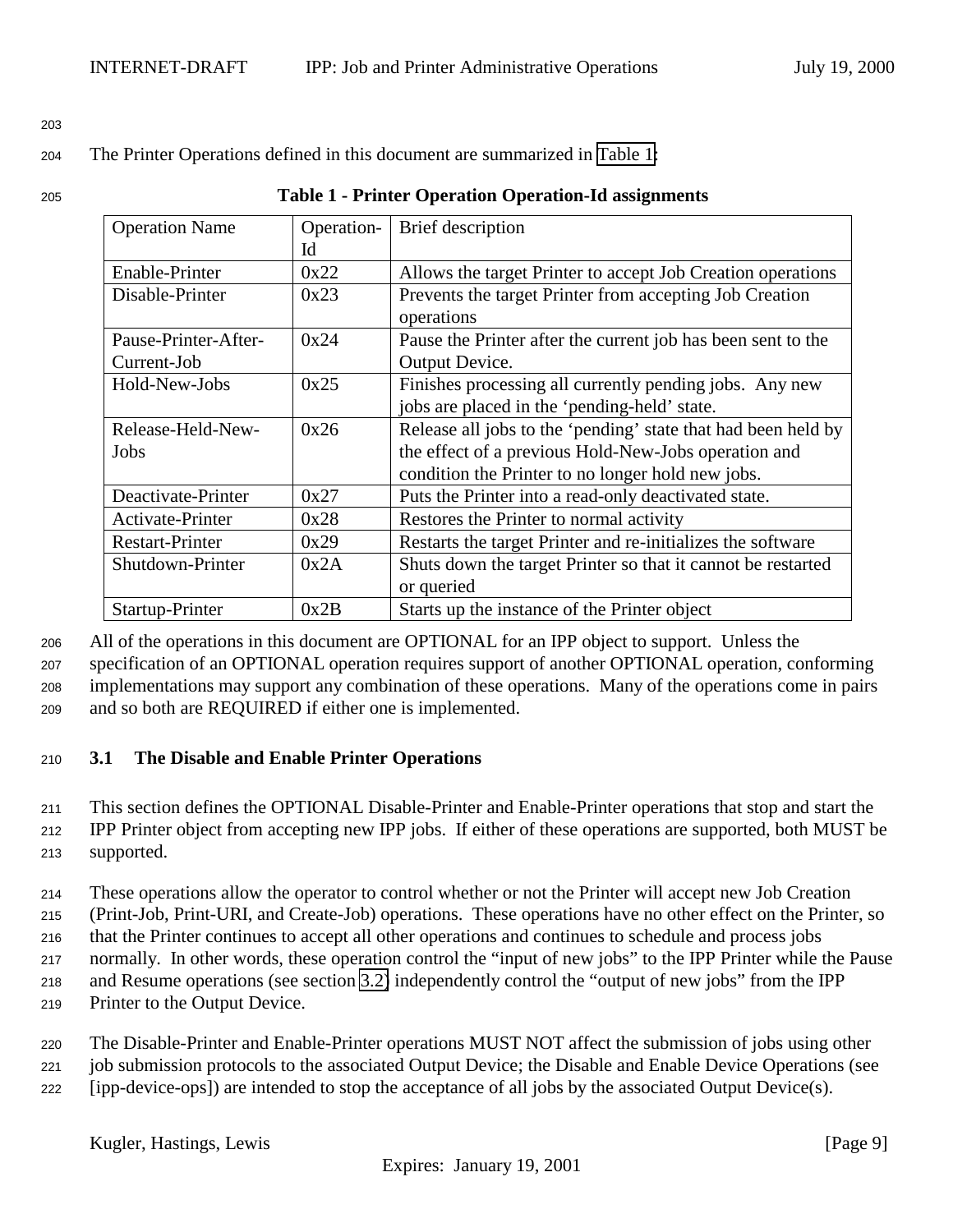## <span id="page-9-0"></span>**3.1.1 Disable-Printer Operation**

 This OPTIONAL operation allows a client to stop the Printer object from accepting new jobs, i.e., cause the Printer to reject subsequent Job Creation operations and return the 'server-error-not-accepting-jobs' status code. The Printer still accepts all other operations, including Validate-Job, Send-Document and Send-URI operations. Thus a Disable-Printer operation allows a client to continue submitting multiple documents of a multiple document job if the Create-Job operation had already been accepted. All previously created or submitted Jobs and currently processing Jobs continue unaffected.

 The IPP Printer MUST accept the request in any state. The Printer sets the value of its "printer-is- accepting-jobs" READ-ONLY Printer Description attribute to 'false' (see [ipp-mod] section 4.4.20), no matter what the previous value was. This operation has no immediate or direct effect on the Printer's "printer-state" and "printer-state-reasons" attributes.

 *Access Rights:* The authenticated user (see [ipp-mod] section 8.3) performing this operation must be an operator or administrator of the Printer object (see [ipp-mod] Sections 1 and 8.5).

 The Disable-Printer Request and Disable-Printer Response have the same attribute groups and attributes as the Pause-Printer operation (see [ipp-mod] sections 3.2.7.1 and 3.2.7.2), including the new "printer-

message-from-operator" operation attribute (see section [6\)](#page-21-0).

## **3.1.2 Enable-Printer Operation**

 This OPTIONAL operation allows a client to start the Printer object accepting jobs, i.e., cause the Printer to accept subsequent Job Creation operations. The Printer still accepts all other operations. All previously submitted Jobs and currently processing Jobs continue unaffected.

The IPP Printer MUST accept the request in any state. The Printer sets the value of its "printer-is-

 accepting-jobs" READ-ONLY Printer Description attribute to 'true' (see [ipp-mod] section 4.4.20), no matter what the previous value was. This operation has no immediate or direction effect on the Printer's "printer-state" and "printer-state-reasons" attributes.

 *Access Rights:* The authenticated user (see [ipp-mod] section 8.3) performing this operation must be an operator or administrator of the Printer object (see [ipp-mod] Sections 1 and 8.5).

 The Enable-Printer Request and Enable-Printer Response have the same attribute groups and attributes as the Pause-Printer operation (see [ipp-mod] sections 3.2.8.1 and 3.2.8.2), including the new "printer-message-from-operator" operation attribute (see section [6\)](#page-21-0).

## **3.2 The Pause and Resume Printer Operations**

This section leaves the OPTIONAL IPP/1.1 Pause-Printer (see [ipp-mod] sections 3.2.7) to be ambiguous

as to whether or not it stops the Printer immediately or after the current job and defines the OPTIONAL

Pause-Printer-After-All-Current-Jobs operation to be after the current job. These operations affect the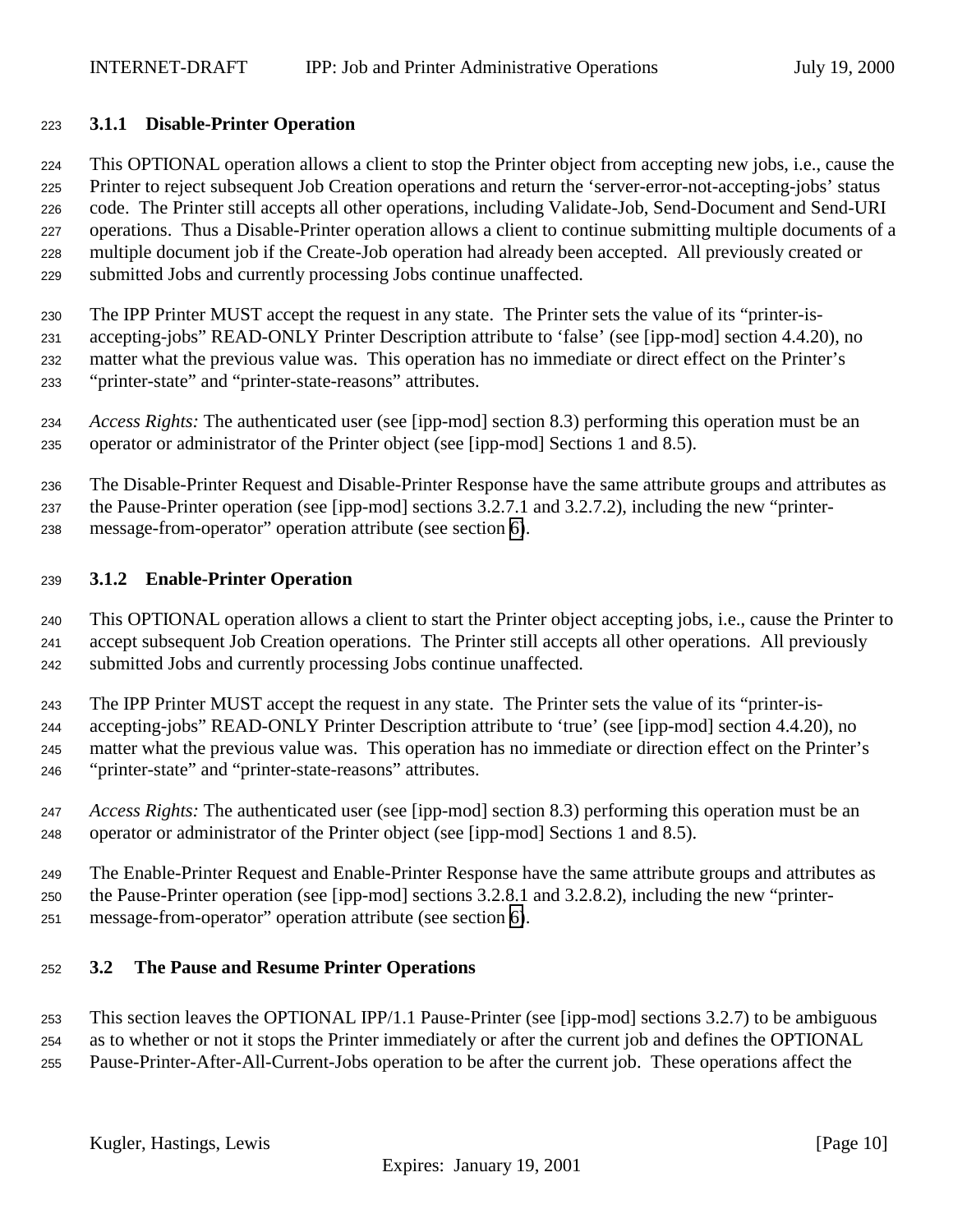<span id="page-10-0"></span> scheduling of IPP jobs. If either of these Pause Printer operations are supported, then the Resume-Printer operation MUST be supported.

These operations allow the operator to control whether or not the Printer will send new IPP jobs to the

 associated Output Device(s) that the IPP Printer object represents. These operations have no other effect on the Printer, so that the Printer continues to accept all operations. In other words, these operation control the "output of new jobs" to the Output Device(s) while the Disable and Enable Printer Operations (see section

[3.1\)](#page-8-0) independently control the "input of new jobs" to the IPP Printer.

 The Pause and Resume Printer Operations MUST NOT affect jobs that were submitted using other job submission protocols to the associated Output Device; the Pause and Resume Device Operations (see [ipp-device-ops]) are intended to stop the acceptance of all jobs by the associated Output Device(s).

This document and [ipp-device-ops] define distinct operations in order to disambiguate the Pause-Printer

operation as shown in Table 2. The Printer Operations affect only Jobs submitted using IPP, while the

Device Operations affect all jobs no matter what job submission protocol was used to submit them to the

Output Device.

| Pause and Resume Printer and Device   Description<br>Operations |                                                                                                                                                                                               |
|-----------------------------------------------------------------|-----------------------------------------------------------------------------------------------------------------------------------------------------------------------------------------------|
| IPP/1.1 Pause Printer                                           | Stops the IPP Printer from sending new IPP Jobs to the<br>Output Device(s) either immediately or after the current<br>job completes, depending on implementation, as<br>defined in [ipp-mod]. |
| Pause-Printer-After-Current-Job                                 | Stops the IPP Printer from sending new IPP Jobs to the<br>Output Device(s) after the current jobs finish                                                                                      |

Resume-Printer Starts the IPP Printer sending IPP Jobs to the Output Device again.

## **Table 2 - Pause and Resume Printer and Device Operations**

## **3.2.1 Pause-Printer-After-Current-Job operation**

 This OPTIONAL operation allows a client to stop the Printer object from starting to send IPP jobs to any of its Output Devices or Subordinate Printers. If the IPP Printer is in the middle of sending an IPP job to an Output Device or Subordinate Printer, the IPP Printer MUST complete sending that Job. However, after receiving this operation, the IPP Printer MUST NOT start to send any additional IPP jobs to any of its Output Devices or Subordinate Printers. In addition, after having received this operation, the IPP Printer

MUST NOT start processing any more jobs, so additional jobs MUST NOT enter the 'processing' state.

If the IPP Printer is not sending an IPP Job to the Output Device or Subordinate Printer (whether or not the

Output Device or Subordinate Printer is busy processing any jobs), the IPP Printer object transitions

immediately to the 'stopped' state by setting its "printer-state" attribute to 'stopped', removing the

'moving-to-paused' value, if present, from its "printer-state-reasons" attribute, and adding the 'paused'

value to its "printer-state-reasons" attribute.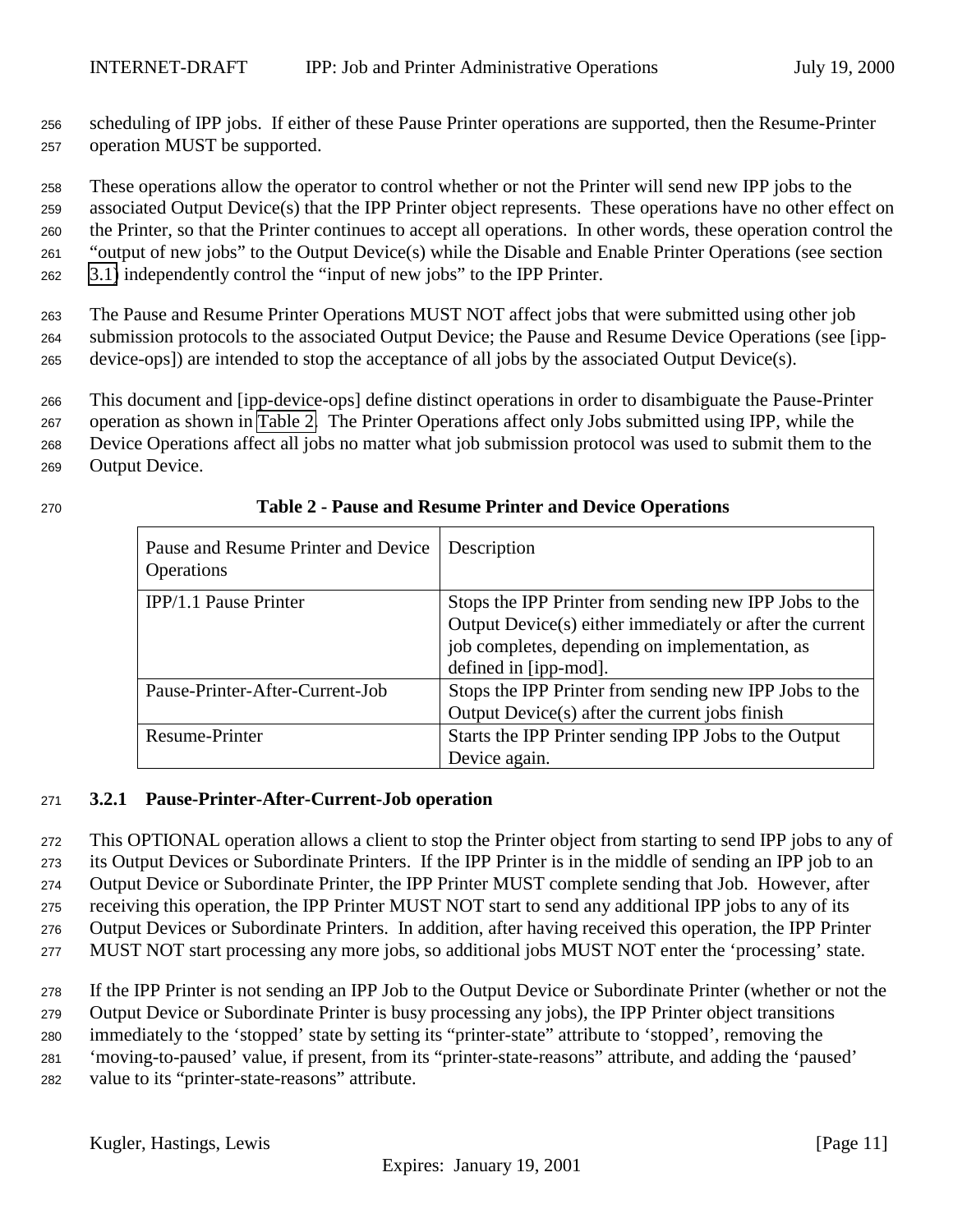<span id="page-11-0"></span><sup>283</sup> If the implementation will take appreciable time to complete sending an IPP job that it has started sending

<sup>284</sup> to an Output Device or Subordinate Printer, the IPP Printer adds the 'moving-to-paused' value to the Printer

<sup>285</sup> object's "printer-state-reasons" attribute (see section [ipp-mod] 4.4.12). When the IPP Printer has

<sup>286</sup> completed sending IPP jobs that it was in the process of sending, the Printer object transitions to the

<sup>287</sup> 'stopped' state by setting its "printer-state" attribute to 'stopped', removing the 'moving-to-paused' value, <sup>288</sup> if present, from its "printer-state-reasons" attribute, and adding the 'paused' value to its "printer-state-

- 
- <sup>289</sup> reasons" attribute.

<sup>290</sup> This operation MUST NOT affect the acceptance of Job Creation requests (see Disable-Printer section  $291$   $3.1.1$ ).

<sup>292</sup> For any jobs that are 'pending' or 'pending-held', the 'printer-stopped' value of the jobs' "job-state-

<sup>293</sup> reasons" attribute also applies. However, the IPP Printer NEED NOT update those jobs' "job-state-

<sup>294</sup> reasons" attributes and only need return the 'printer-stopped' value when those jobs are queried using the

<sup>295</sup> Get-Job-Attributes or Get-Jobs operations (so-called "lazy evaluation").

<sup>296</sup> The IPP Printer MUST accept the request in any state and transition the Printer to the indicated new

<sup>297</sup> "printer-state" and MUST add the indicated value to "printer-state-reasons" attribute before returning as <sup>298</sup> follows:

| Current<br>"printer-state" | New<br>"printer-state" | "printer-<br>state-<br>reasons" | IPP Printer's response status code and action:<br>REQUIRED/OPTIONAL state transition for a<br>Printer to support                                                                                                                                                      |
|----------------------------|------------------------|---------------------------------|-----------------------------------------------------------------------------------------------------------------------------------------------------------------------------------------------------------------------------------------------------------------------|
| 'idle'                     | 'stopped'              | 'paused'                        | REQUIRED: 'successful-ok'                                                                                                                                                                                                                                             |
| 'processing'               | 'processing'           | 'moving-to-<br>paused'          | OPTIONAL: 'successful-ok';<br>Later, when the IPP Printer has finished sending<br>IPP jobs to an Output Device, the "printer-state"<br>becomes 'stopped', and the 'paused' value<br>replaces the 'moving-to-paused' value in the<br>"printer-state-reasons" attribute |
| 'processing'               | 'stopped'              | 'paused'                        | REQUIRED: 'successful-ok'; the IPP Printer<br>wasn't in the middle of sending an IPP job to an<br><b>Output Device</b>                                                                                                                                                |
| 'stopped'                  | 'stopped'              | 'paused'                        | REQUIRED: 'successful-ok'                                                                                                                                                                                                                                             |

<sup>299</sup> *Access Rights:* The authenticated user (see [ipp-mod] section 8.3) performing this operation must be an <sup>300</sup> operator or administrator of the Printer object (see [ipp-mod] Sections 1 and 8.5).

<sup>301</sup> The Pause-Printer-After-Current-Job Request and Pause-Printer-After-Current-Job Response have the same <sup>302</sup> attribute groups and attributes as the Pause-Printer operation (see [ipp-mod] sections 3.2.7.1 and 3.2.7.2), <sup>303</sup> including the new "printer-message-from-operator" operation attribute (see section [6\)](#page-21-0).

## <sup>304</sup> **3.3 Hold and Release New Jobs operations**

<sup>305</sup> This section defines operations to condition the Printer to hold any new jobs and to release them.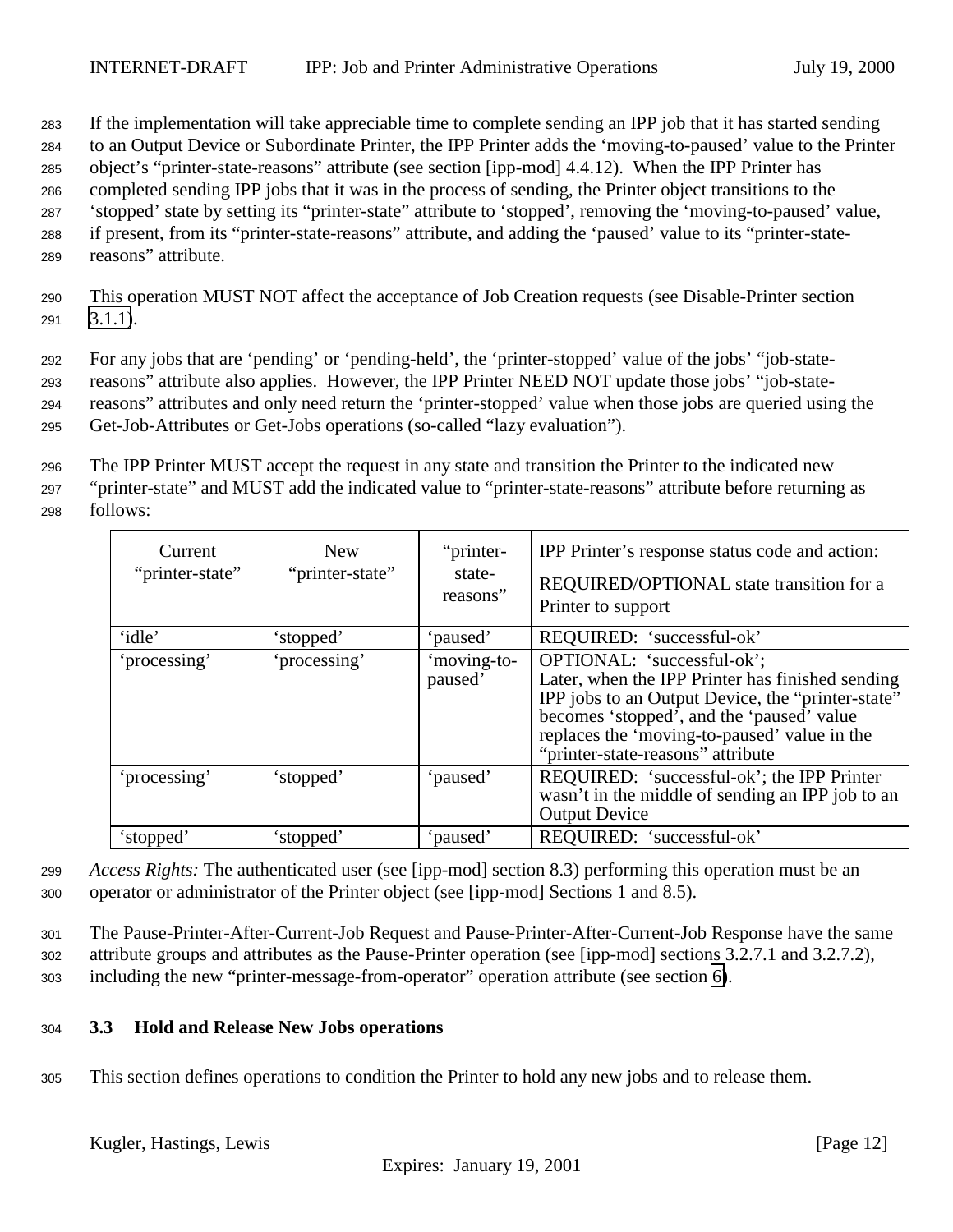#### <span id="page-12-0"></span>**3.3.1 Hold-New-Jobs operation**

 This OPTIONAL operation allows a client to condition the Printer to complete the current 'pending' and 'processing' IPP Jobs but not start processing any subsequently created IPP Jobs. If the IPP Printer is in the middle of sending an IPP job to an Output Device or Subordinate Printer, the IPP Printer MUST complete sending that Job. Furthermore, the IPP Printer MUST send all of the current 'pending' IPP Jobs to the Output Device(s) or Subordinate IPP Printer object(s). Any subsequently received Job Creation operations will cause the IPP Printer to put the Job into the 'pending-held' state with the 'job-held-on-create' value being added to the job's "job-state-reasons" attribute. Thus all newly accepted jobs will be automatically held by the Printer.

 When the Printer completes all of the 'pending' and 'processing' jobs, it enters the 'idle' state as usual. An operator that is monitoring Printer state changes will know when the Printer has completed all current jobs because the Printer enters the 'idle' state.

 This operation MUST NOT affect the acceptance of Job Creation requests (see Disable-Printer section [3.1.1\)](#page-9-0), except to put the Jobs into the 'pending-held' state, instead of the 'pending' or 'processing' state.

The IPP Printer MUST accept the request in any state, MUST NOT transition the Printer to any other

 "printer-state", and MUST add the 'hold-new-jobs' value to the Printer's "printer-state-reasons" attribute (whether the value was present or not).

- *Access Rights:* The authenticated user (see [ipp-mod] section 8.3) performing this operation must be an operator or administrator of the Printer object (see [ipp-mod] Sections 1 and 8.5).
- The Hold-New-Jobs Request and Hold-New-Jobs Response have the same attribute groups and attributes as the Pause-Printer operation (see [ipp-mod] sections 3.2.7.1 and 3.2.7.2), including the new "printer-message-from-operator" operation attribute (see section [6\)](#page-21-0).

## **3.3.2 Release-Held-New-Jobs operation**

 This OPTIONAL operation allows a client to undo the effect of a previous Hold-New-Jobs operation. In particular, the Printer releases all of the jobs that it had held as a consequence of a Hold-New-Jobs operations, i.e., while the 'hold-new-jobs' value was present in the Printer's "printer-state-reasons" attribute. In addition, the Printer MUST accept this request in any state, MUST NOT transition the Printer to any other "printer-state", and MUST remove the 'hold-new-jobs' value from its "printer-state-reasons" attribute (whether the value was present or not) so that the Printer no longer holds newly created jobs.

 *Access Rights:* The authenticated user (see [ipp-mod] section 8.3) performing this operation must be an operator or administrator of the Printer object (see [ipp-mod] Sections 1 and 8.5).

 The Release-Held-New-Jobs Request and Release-Held-New-Jobs Response have the same attribute groups and attributes as the Pause-Printer operation (see [ipp-mod] sections 3.2.7.1 and 3.2.7.2), including the new

"printer-message-from-operator" operation attribute (see section [6\)](#page-21-0).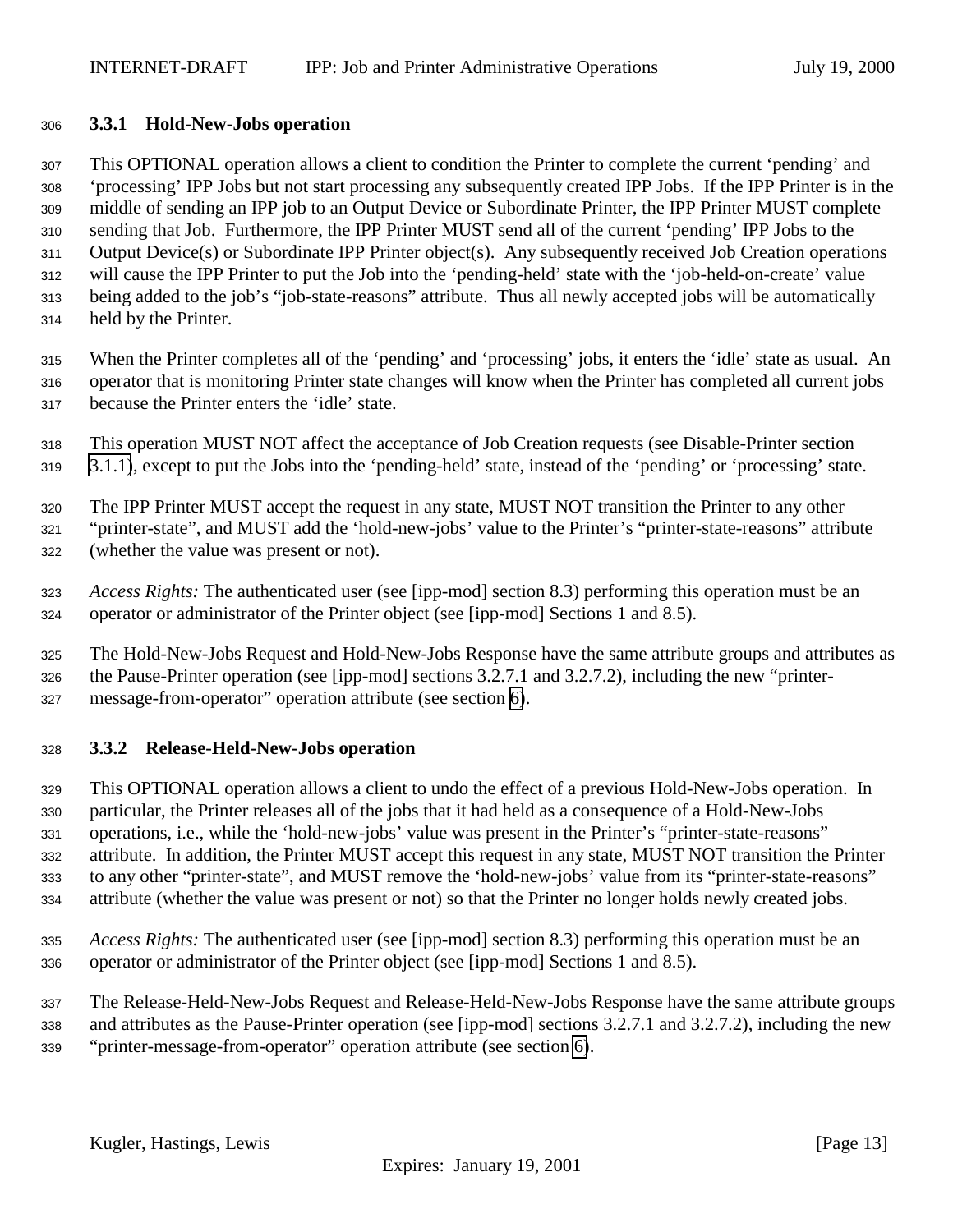## <span id="page-13-0"></span>**3.4 Deactivate and Activate Printer Operations**

 This section defines the OPTIONAL Deactivate-Printer and Activate-Printer operations that stop and start the IPP Printer object from accepting all requests except queries and performing work. If either of these operations are supported, both MUST be supported.

 These operations allow the operator to put the Printer into a dormant read-only condition and to take it out of such a condition. These operations are a combination of the Deactivate and Pause operations, plus preventing the acceptance of any other requests, except queries.

 The Deactivate and Activate Printer Operations MUST NOT affect the submission of jobs using other job submission protocols to the associated Output Device; the Deactivate and Activate Device Operations (see [ipp-device-ops]) are intended to stop the associated Output Device(s) from performing work and accepting operations, except query operations.

#### **3.4.1 Deactivate-Printer operation**

 This OPTIONAL operation allows a client to stop the Printer object from starting to send IPP jobs to any of its Output Devices or Subordinate Printers (Pause-Printer-After-Current-Job) and stop the Printer object from accepting any, but query requests. The Printer performs a Disable-Printer and a Pause-Printer-After- Current-Job operation immediately, including use of all of the "printer-state-reasons" if these two operations cannot be completed immediately. In addition, the Printer MUST immediately reject all requests, except Activate-Printer, queries (Get-Printer-Attributes, Get-Job-Attributes, Get-Jobs, etc.), Send- Document, and Send-URI (so that partial job submission can be completed - see section [3.1.1\)](#page-9-0) and return the 'server-error-service-unavailable' status code.

 The IPP Printer MUST accept the request in any state. Immediately, the Printer MUST set the 'deactivated' value in its "printer-state-reasons" attribute. Note: neither the Disable-Printer nor the Pause-Printer-After-Current-Job set the 'deactivated' value.

 *Access Rights:* The authenticated user (see [ipp-mod] section 8.3) performing this operation must be an operator or administrator of the Printer object (see [ipp-mod] Sections 1 and 8.5).

 The Deactivate-Printer Request and Deactivate-Printer Response have the same attribute groups and attributes as the Pause-Printer operation (see [ipp-mod] sections 3.2.7.1 and 3.2.7.2), including the new "printer-message-from-operator" operation attribute (see section [6\)](#page-21-0).

## **3.4.2 Activate-Printer operation**

This OPTIONAL operation allows a client to undo the effects of the Deactivate-Printer, i.e., allow the

Printer object to start sending IPP jobs to any of its Output Devices or Subordinate Printers (Pause-Printer-

After-Current-Job) and start the Printer object from accepting any requests. The Printer performs an

Enable-Printer and a Resume-Printer operation immediately. In addition, the Printer MUST immediately

start accepting all requests.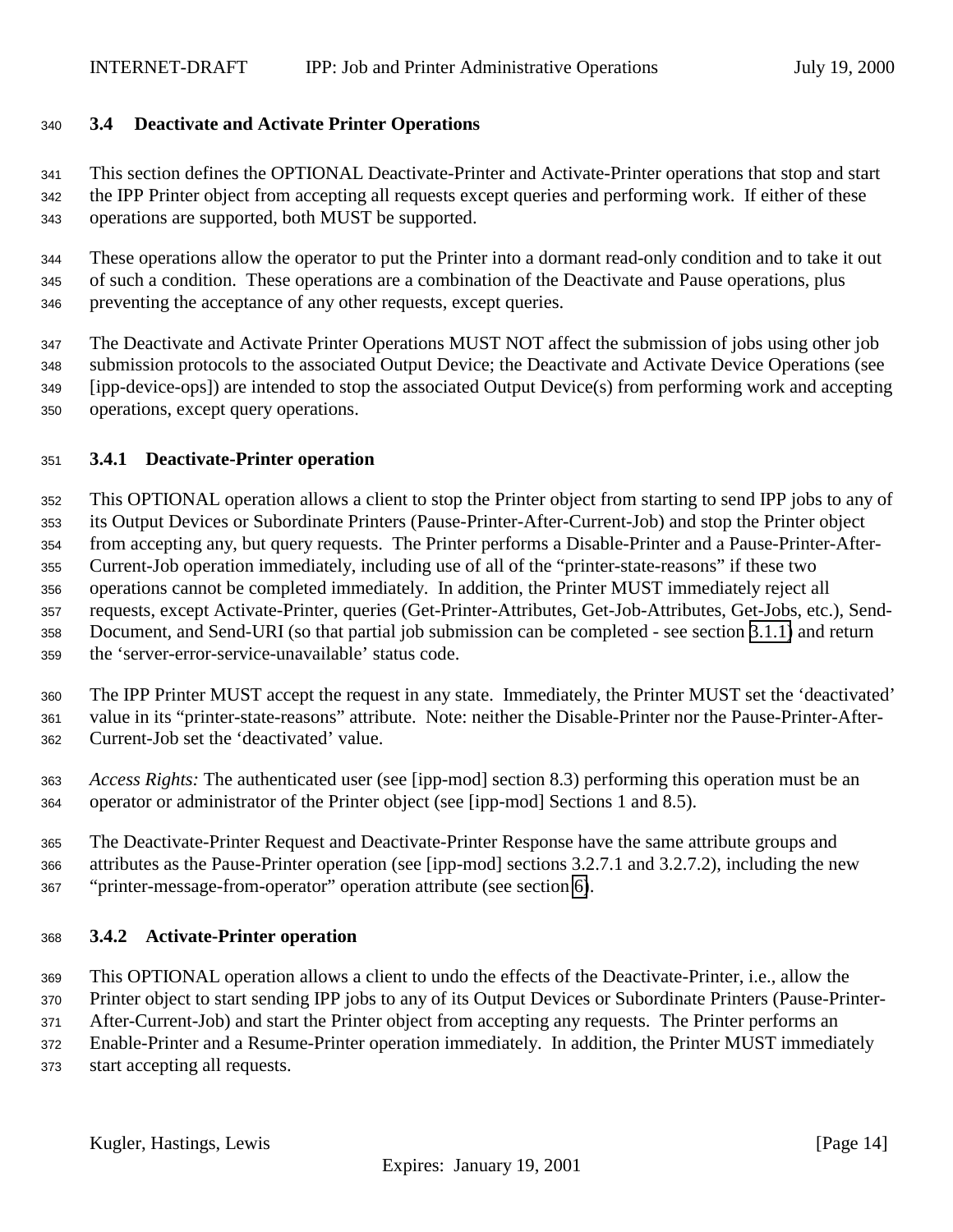<span id="page-14-0"></span> The IPP Printer MUST accept the request in any state. Immediately, the Printer MUST immediately remove the 'deactivated' value from its "printer-state-reasons" attribute (whether present or not).

 *Access Rights:* The authenticated user (see [ipp-mod] section 8.3) performing this operation must be an operator or administrator of the Printer object (see [ipp-mod] Sections 1 and 8.5).

 The Activate-Printer Request and Activate-Printer Response have the same attribute groups and attributes as the Pause-Printer operation (see [ipp-mod] sections 3.2.7.1 and 3.2.7.2), including the new "printer-message-from-operator" operation attribute (see section [6\)](#page-21-0).

## **3.5 Restart-Printer, Shutdown-Printer, and Startup-Printer operations**

 This section defines the OPTIONAL Restart-Printer, Shutdown-Printer, and Startup-Printer operations that initialize, shutdown, and startup the Printer object, respectively. Each of these operations is OPTIONAL and any combination MAY be supported.

 The Restart-Printer, Shutdown-Printer, and Startup-Printer operations MUST NOT affect the submission of jobs using other job submission protocols to the associated Output Device; the Reset-Device and Power- Off-Device Operations (see [ipp-device-ops]) are intended to initialize or power off the associated Output Device(s).

## **3.5.1 Restart-Printer operation**

 This OPTIONAL operation allows a client to restart a Printer object whose operation is in need of initialization because of incorrect or erratic behavior, i.e., perform the effect of a software re-boot. The implementation MUST attempt to save any information about Jobs and the Printer object before re- initializing. However, this operation MAY have drastic consequences on the running system, so the operator should first try the Deactivate-Printer to minimize the effect on the current state of the system. The effects of previous Disable-Printer, Pause Printer, and Deactivate-Printer operations are lost.

 The IPP Printer MUST accept the request in any state. The Printer object MUST initialize its Printer's "printer-state" to 'idle', remove the state reasons from its "printer-state-reasons" attribute, and its "printer-is-accepting-jobs" attribute to 'true'.

 *Access Rights:* The authenticated user (see [ipp-mod] section 8.3) performing this operation must be an operator or administrator of the Printer object (see [ipp-mod] Sections 1 and 8.5).

 The Restart-Printer Request and Restart-Printer Response have the same attribute groups and attributes as the Pause-Printer operation (see [ipp-mod] sections 3.2.8.1 and 3.2.8.2), including the new "printer-message-from-operator" operation attribute (see section [6\)](#page-21-0).

## **3.5.2 Shutdown-Printer Operation**

 This OPTIONAL operation allows a client to shutdown a Printer, i.e., stop processing jobs and make the Printer object no longer available for any operations using the IPP protocol without losing any jobs. There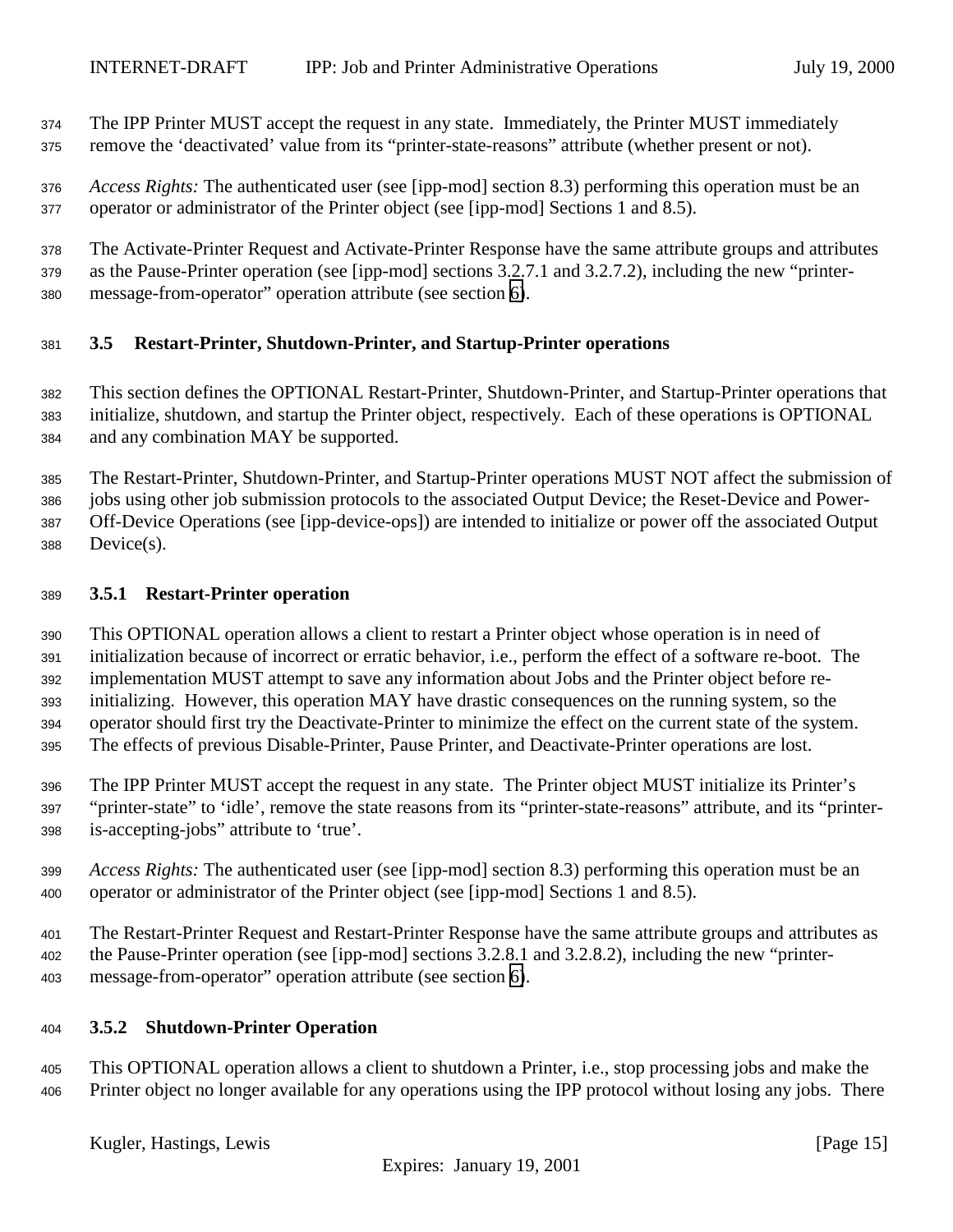<span id="page-15-0"></span> is no way to bring the instance of the Printer object back to being used, except for the Startup-Printer (see section 3.5.3) which starts up a new instance of the Printer object for hosted implementations. The purpose of Shutdown-Printer is to shutdown the Printer for an extended period, not to reset the device(s) or modify a Printer attribute. See Restart-Printer (section [3.5.1\)](#page-14-0), Startup-Printer (section ), and Reset-Device [ipp- device-ops] for the way to initialize the software or reset the Output Device(s). See the Disable-Printer operation (section [3.1\)](#page-9-0) for a way for the client to stop the Printer from accepting Job Creation requests without stopping processing or shutting down.

 The Printer MUST add the 'shutdown' value (see [ipp-mod] section 4.4.11) immediately to its "printer- state-reasons" Printer Description attribute and performs a Deactivate-Printer operation (see section [3.4.1\)](#page-13-0) which performs a Disable-Printer and Pause-Printer-After-Current-Job operation).

 Note: In order to shutdown the Printer after all the currently submitted jobs have completed, the operator issues a Disable-Printer operation (see section [3.1.1\)](#page-9-0) and then waits until all the jobs have completed and the Printer goes into the 'idle' state before issuing the Shutdown-Printer operation.

 The Printer object MUST accept this operation in any state and transition the Printer object through the "printer-states" and "printer-state-reasons" defined for the Pause-Printer-After-Current-Job operation until the activity is completed and the Printer object disappears.

 *Access Rights:* The authenticated user (see [ipp-mod] section 8.3) performing this operation must be an operator or administrator of the Printer object (see [ipp-mod] Sections 1 and 8.5).

The Shutdown-Printer Request and Shutdown-Printer Response have the same attribute groups and

attributes as the Pause-Printer operation (see [ipp-mod] sections 3.2.7.1 and 3.2.7.2), including the new

"printer-message-from-operator" operation attribute (see section [6\)](#page-21-0).

## **3.5.3 Startup-Printer operation**

 This OPTIONAL operation allows a client to startup an instance of a Printer object, provided that there isn't one already instantiated. The purpose of Startup-Printer is to allow a hosted implementation of the IPP Printer object (i.e., a Server that implements an IPP Printer on behalf of a networked or local Output Device) to be started after the host is available (by means outside this document). See Restart-Printer (section [3.5.1\)](#page-14-0) and Reset-Device [ipp-device-ops] for the way to initialize the software or reset the Output

Device(s) when the IPP Printer object has already been instantiated.

 The host MUST accept this operation only when the Printer object has not been instantiated. If the Printer object already exists, the host must return the 'client-error-not-possible' status code.

437 The result of this operation MUST be with the Printer object's "printer-state" set to 'idle', the state reasons

removed from its "printer-state-reasons" attribute, and its "printer-is-accepting-jobs" attribute set to 'false'.

Then the operator can reconfigure the Printer before performing an Enable-Printer operation. However,

when a Printer is first powered up, it is RECOMMENDED that its "printer-is-accepting-jobs" attribute be

set to 'true' in order to achieve easy "out of the box" operation.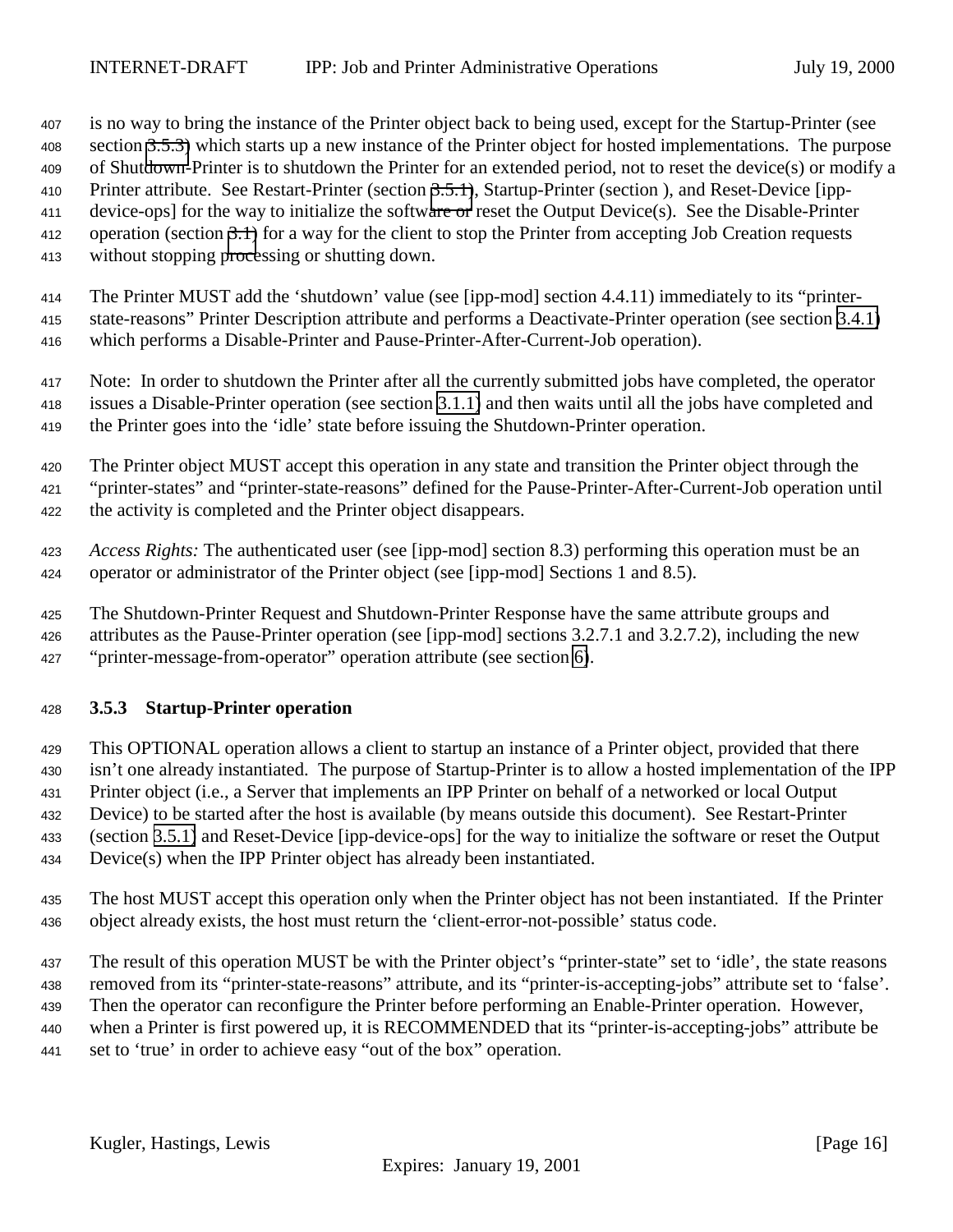<span id="page-16-0"></span><sup>442</sup> *Access Rights:* The authenticated user (see [ipp-mod] section 8.3) performing this operation must be an <sup>443</sup> operator or administrator of the Printer object (see [ipp-mod] Sections 1 and 8.5).

<sup>444</sup> The Shutdown-Printer Request and Shutdown-Printer Response have the same attribute groups and <sup>445</sup> attributes as the Pause-Printer operation (see [ipp-mod] sections 3.2.7.1 and 3.2.7.2), including the new <sup>446</sup> "printer-message-from-operator" operation attribute (see section [6\)](#page-21-0).

## <sup>447</sup> **4 Definition of the Job Operations**

 All Job operations are directed at Job objects. A client MUST always supply some means of identifying the Job object in order to identify the correct target of the operation. That job identification MAY either be a single Job URI or a combination of a Printer URI with a Job ID. The IPP object implementation MUST support both forms of identification for every job.

<sup>452</sup> The Job Operations defined in this document are summarized in Table 3:

| <b>Operation Name</b> | Operation- | Brief description                                               |
|-----------------------|------------|-----------------------------------------------------------------|
|                       | Id         |                                                                 |
| Reprocess-Job         | 0x2C       | Creates a copy of a completed target job with a new Job ID      |
|                       |            | and processes it                                                |
| Cancel-Current-Job    | 0x2D       | Cancels the current job on the target Printer or the            |
|                       |            | specified job if it is the current job                          |
| Suspend-Current-Job   | 0x2E       | Suspends the current processing job on the target Printer or    |
|                       |            | the specified job if it is the current job, allowing other jobs |
|                       |            | to be processed instead                                         |
| Resume-Job            | 0x2F       | Resume the suspended target job                                 |
| Promote-Job           | 0x30       | Promote the pending target job to be next after the current     |
|                       |            | $job(s)$ complete                                               |
| Schedule-Job-After    | 0x31       | Schedule the target job immediately after the specified job,    |
|                       |            | all other scheduling factors being equal.                       |

## <sup>453</sup> **Table 3 - Job operation Operation-Id assignments**

454

## <sup>455</sup> **4.1 Reprocess-Job Operation**

 This OPTIONAL operation is a create job operation that allows a client to re-process a copy of a job that had been retained in the queue after processing completed, was canceled, or was aborted (see [ipp-mod] section 4.3.7.2). This operation is the same as the Restart-Job operation (see [ipp-mod] section 3.3.7), except that the Printer creates a new job that is a copy of the target job and the target job is unchanged. The new job is assigned new values to the "job-uri" and "job-id" attributes and the new job's Job Description attributes that accumulate job progress, such as "job-impressions-completed", "job-media-sheets-completed", and "job-k-octets-processed", are initialized to 0 as with any create job operation. The target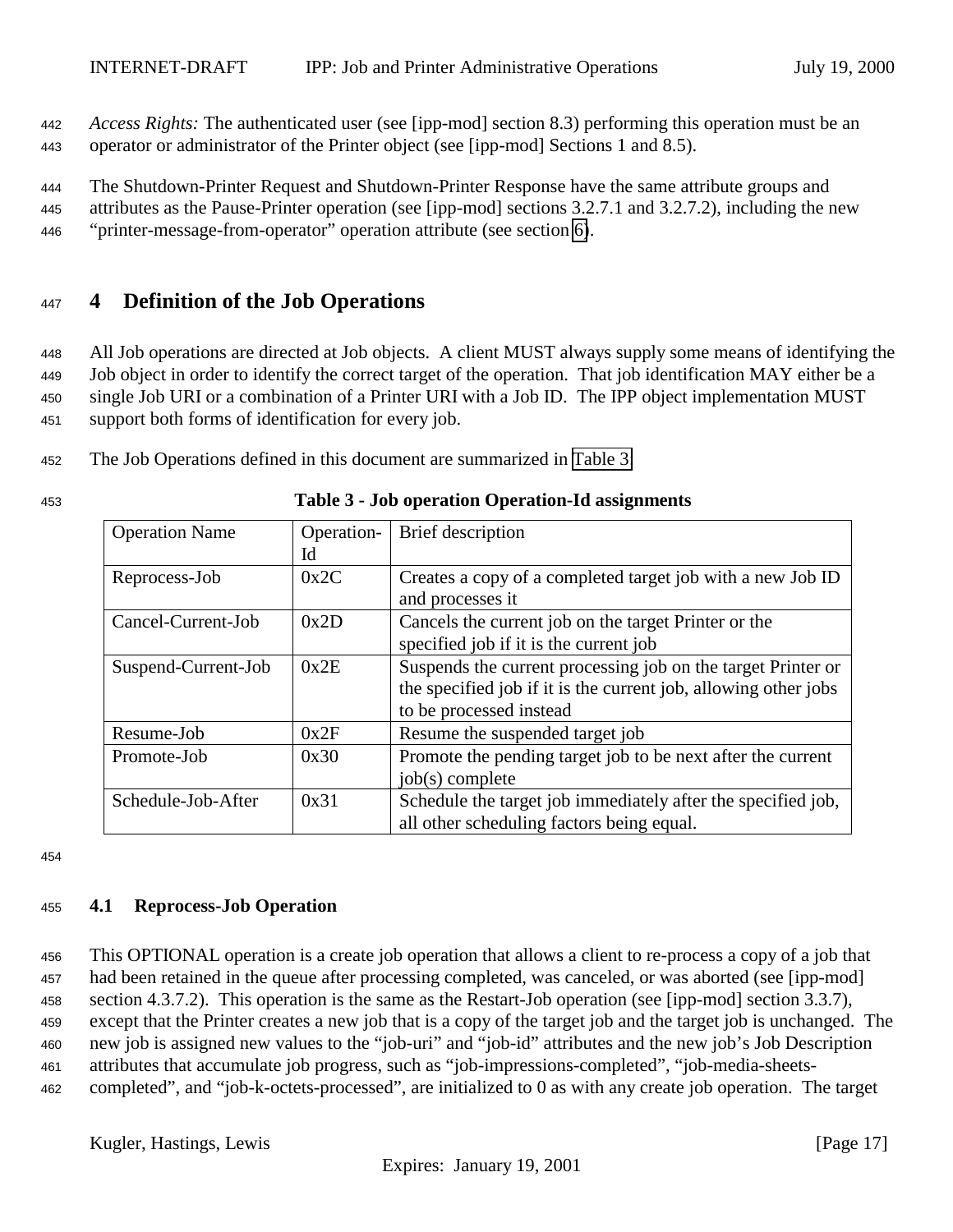<span id="page-17-0"></span> job moves to the Job History after a suitable period, independent of whether one or more Reprocess-Job operations have been performed on it.

 If the Set-Job-Attributes operation is supported, then the "job-hold-until" operation attribute MUST be supported with at least the 'indefinite' value, so that a client can modify the new job before it is scheduled for processing using the Set-Job-Attributes operation. After modifying the job, the client can release the job for processing, by using the Release-Job operation specifying the newly assigned "job-uri" or "job-id" for the new job.

## **4.2 Cancel-Current-Job Operation**

 This OPTIONAL operation allows a client to cancel the current job on the target Printer or the specified job if it is the current job on the Printer. See [ipp-mod] section 3.3.3 for the semantics of canceling a job. Since a Job might already be marking by the time a Cancel-Current-Job is received, some media sheet pages might be printed before the job is actually terminated.

 If the client does not supply a "job-id" operation attribute, the Printer MUST accept the request and cancel the current job if there is a current job in the 'processing' or 'processing-stopped' state; otherwise, it MUST reject the request and return the 'client-error-not-possible' status code. If more than one job is in the 'processing' or 'processing-stopped' states, the one that is marking is canceled and the others are unaffected.

 Warning: On a shared printer, there is a race condition. Between the time that a user issues this operation and its acceptance, the current job might change to a different job. If the user or operator is authenticated to cancel the new job, the wrong job is canceled. To prevent this race from canceling the wrong job, the client MAY supply the "job-id" operation attribute which is checked against the current job's job-id. If the job identified by the "job-id" attribute is not the current job on the Printer, i.e., is not in the 'processing' or 'processing-stopped' states, the Printer MUST reject this operation and return the 'client-error-not-possible' status code. Otherwise, the Printer cancels the specified job.

 *Access Rights:* The authenticated user (see [ipp-mod] section 8.3) performing this operation must either be the job owner (as determined in the Job Creation operation) or an operator or administrator of the Printer object (see [ipp-mod] Sections 1 and 8.5).

 The Cancel-Current-Job Request and Cancel-Current-Job Response have the same attribute groups and attributes as the Resume-Printer operation (see [ipp-mod] section 3.2.8), including the new "job-message- from-operator" operation attribute (see section [6\)](#page-21-0), with the addition of the following Group 1 Operation attributes in the request:

494 "iob-id" (integer $(1:MAX)$ ):

 The client OPTIONALLY supplies this Operation attribute in order to verify that the identified job is still the current job on the target Printer object. The IPP object MUST supports this operation attribute, if it supports this operation.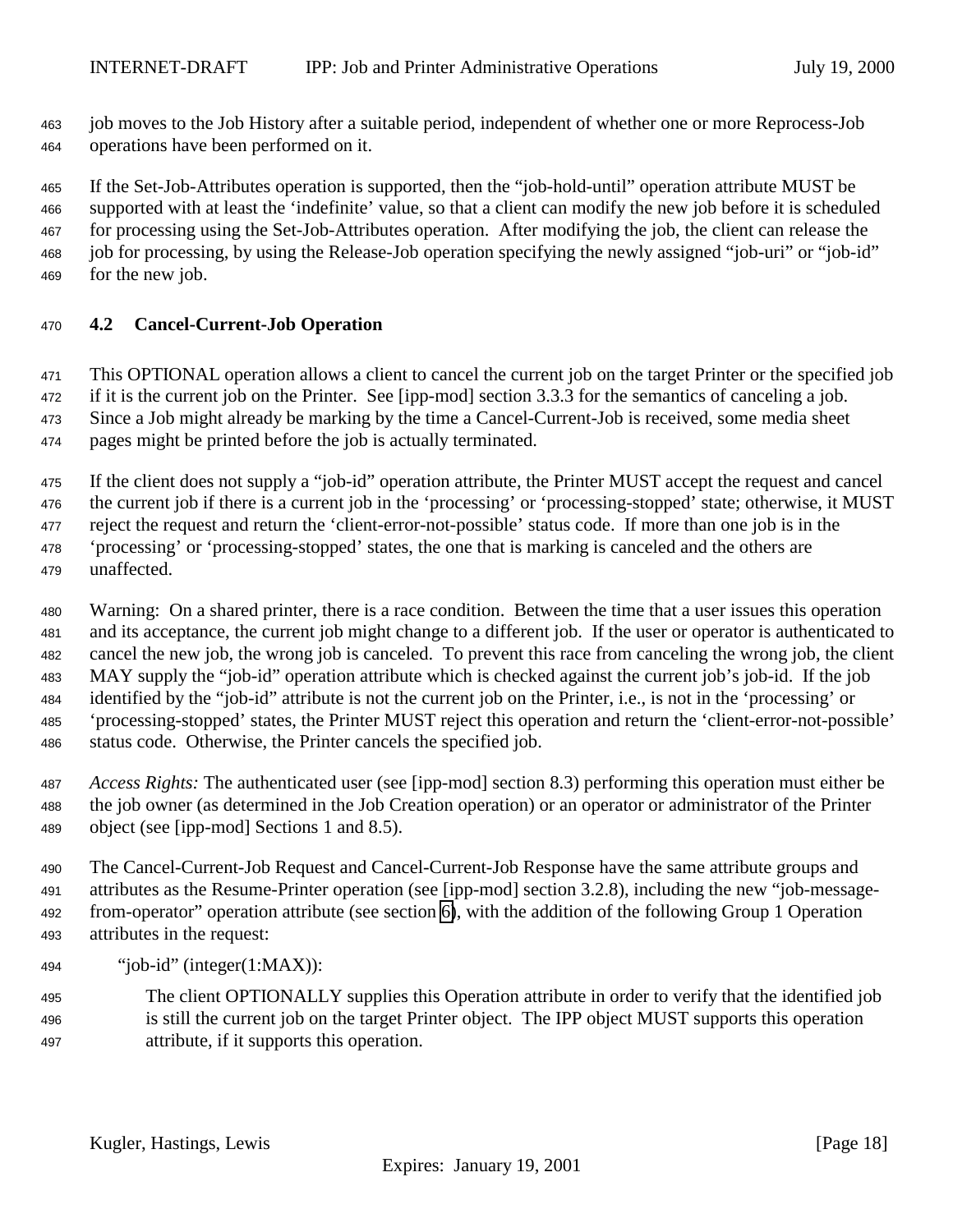#### <span id="page-18-0"></span>**4.3 Suspend and Resume Job operations**

 This section defines the Suspend-Current-Job and Resume-Job operations. These operations allow an operator or user to suspend a job while it is processing and allow other jobs to be processed and the resume the suspended job at a later point in time without losing any of the output.

If either of these operations is supported, they both MUST be supported.

 The Hold-Job and Release-Job operations ([ipp-mod] section 3.3.5) are for holding and releasing held jobs, not suspending and resuming suspended jobs.

#### **4.3.1 Suspend-Current-Job operation**

 This OPTIONAL operation allows a client to stop the current job on the target Printer or the specified job if it is the current job on the Printer, and allow other jobs to be processed instead. The Printer moves the current job or the target job to the 'processing-stopped' state and sets the 'job-suspended' value (see section [9.1\)](#page-24-0) in the job's "job-state-reasons" attribute and processes other jobs.

 If the client does not supply a "job-id" operation attribute, the Printer MUST accept the request and suspend the current job if there is a current job in the 'processing' or 'processing-stopped' state; otherwise, it MUST reject the request and return the 'client-error-not-possible' status code. If more than one job is in the 'processing' or 'processing-stopped' states, all of them are suspended.

 Warning: On a shared printer, there is a race condition. Between the time that a user issues this operation and its acceptance, the current job might change to a different job. If the user or operator is authenticated to suspend the new job, the wrong job is suspended. To prevent this race from pausing the wrong job, the client MAY supply the "job-id" operation attribute which is checked against the current job's job-id. If the job identified by the "job-id" attribute is not the current job on the Printer, i.e., is not in the 'processing' or 'processing-stopped' states, the Printer MUST reject this operation and return the 'client-error-not-possible' status code. Otherwise, the Printer suspends the specified job and processed other jobs.

 The Printer MUST reject a Resume-Job request (and return the 'client-error-not-possible') for a job that has been suspended , i.e., for a job in the 'processing-stopped' state, with the 'job-suspended' value in its "job-state-reasons" attribute.

 *Access Rights:* The authenticated user (see [ipp-mod] section 8.3) performing this operation must either be the job owner (as determined in the Job Creation operation) or an operator or administrator of the Printer object (see [ipp-mod] Sections 1 and 8.5).

 The Suspend-Current-Job Request and Suspend-Current-Job Response have the same attribute groups and attributes as the Pause-Printer operation (see [ipp-mod] section 3.2.8 ), including the new "job-message- from-operator" operation attribute (see section [6\)](#page-21-0), with the addition of the following Group 1 Operation attributes in the request: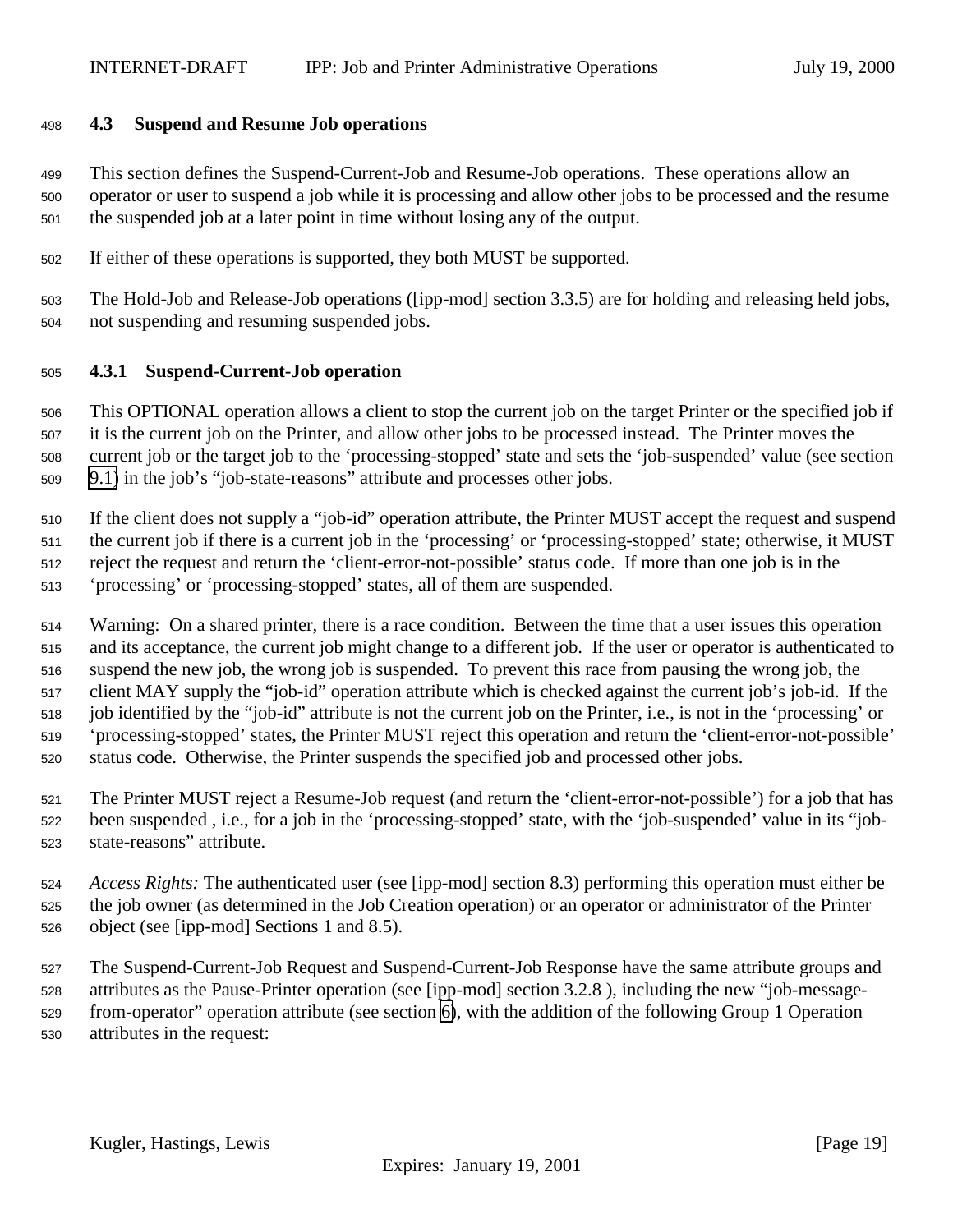- <span id="page-19-0"></span>"job-id" (integer(1:MAX)):
- The client OPTIONALLY supplies this Operation attribute in order to verify that the identified job is still the current job on the target Printer object. The IPP object MUST supports this operation attribute, if it supports this operation.

## **4.3.2 Resume-Job operation**

 This OPTIONAL operation allows a client to resume the target job at the point where it was suspended. The Printer moves the target job to the 'pending' state and removes the 'job-suspended' value from the job's "job-state-reasons" attribute.

 If the target job is not in the 'processing-stopped' state with the 'job-suspended' value in the job's "job- state-reasons" attribute, the Printer MUST reject the request and return the 'client-error-not-possible' status code, since the job was not suspended.

 *Access Rights:* The authenticated user (see [ipp-mod] section 8.3) performing this operation must either be the job owner (as determined in the Job Creation operation) or an operator or administrator of the Printer object (see [ipp-mod] Sections 1 and 8.5).

 The Resume-Job Request and Resume-Job Response have the same attribute groups and attributes as the Release-Job operation (see [ipp-mod] section 3.3.6), including the new "job-message-from-operator" operation attribute (see section [6\)](#page-21-0).

## **4.4 Job Scheduling Operations**

This section defines jobs that allow an operator to control the scheduling of jobs.

## **4.4.1 Promote-Job operation**

 This OPTIONAL operation allows a client to make the pending target job be processed next after the current job completes. This operation is specially useful in a production printing environment where the operator is involved in job scheduling.

 If the target job is in the 'pending' state, this operation does not change the job's state, but causes the job to be processed after the current job(s) complete. If the target job is not in the 'pending' state, the Printer MUST reject the request and return the 'client-error-not-possible' status code.

 If the Printer implements the "job-priority" Job Template attribute (see [ipp-mod] section 4.2.1), the Printer sets the job's "job-priority" to the highest value supported (so that the job will print before any of the other pending jobs). The Printer returns the target job immediately after the current job(s) in a Get-Jobs response (see [ipp-mod] section 3.2.6) for the 'not-completed' jobs.

 When the current job completes, is canceled, suspended (see section [4.3.1\)](#page-18-0), or aborted, the target of this operation is processed next.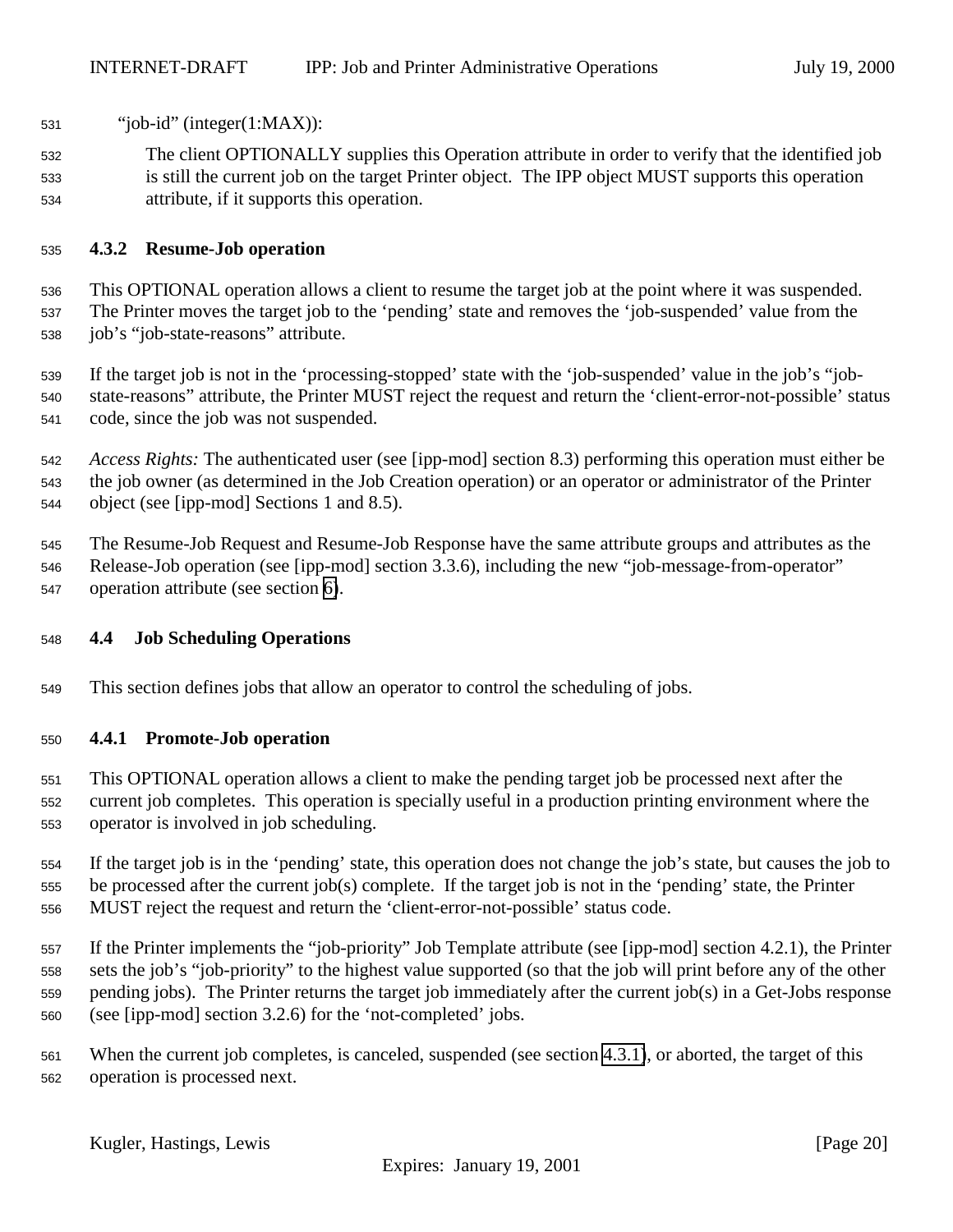<span id="page-20-0"></span> If a client issues this request (again) before the target of the operation of the original request started processing, the target of this new request is processed before the previous job that was to be processed next.

 IPP is specified not to require queues for job scheduling, since there are other implementation techniques for scheduling multiple jobs, such as re-evaluating a criteria function for each job on a scheduling cycle. However, if an implementation does implement queues for jobs, then the Promote-Job puts the specified job at the front of the queue. A subsequent Promote-Job before the first job starts processing puts that specified job at the front of the queue, so that it is "in front" of the previously promoted job.

 *Access Rights:* The authenticated user (see [ipp-mod] section 8.3) performing this operation must be an operator or administrator of the Printer object (see [ipp-mod] Sections 1 and 8.5).

The Promote-Job Request and Promote-Job Response have the same attribute groups and attributes as the

 Cancel-Job operation (see [ipp-mod] section 3.3.3), including the new "job-message-from-operator" operation attribute (see section [6\)](#page-21-0).

## **4.4.2 Schedule-Job-After operation**

 This OPTIONAL operation allows a client to request the Printer to schedule the target job so that it will be processed immediately after the specified predecessor job, all other scheduling factors being equal. This operation is specially useful in a production printing environment where the operator is involved in job scheduling.

 If the target job is in the 'pending' state, this operation does not change the job's state, but causes the job to be processed after the predecessor job completes. The predecessor job can be in the 'pending', 'processing', or 'processing-stopped' states. If the target job is not in the 'pending' state or the predecessor job is not in the 'pending', 'processing', or 'processing-stopped' states, the Printer MUST reject the request and returns the 'client-error-not-possible' status code, since the job cannot have its position changed.

 If the Printer implements the "job-priority" Job Template attribute (see [ipp-mod] section 4.2.1), the Printer sets the job's "job-priority" to that of the predecessor job (so that the job will print after the predecessor job). The Printer returns the target job immediately after the predecessor in a Get-Jobs response (see [ipp-mod] section 3.2.6) for the 'not-completed' jobs.

- When the predecessor job completes processing or is canceled or aborted while processing, the target of this operation is processed next.
- If the client does not supply a predecessor job, this operation has the same semantics as Promote-Job (see section [4.4\)](#page-19-0).
- IPP is specified not to require queues for job scheduling, since there are other implementation techniques
- for scheduling multiple jobs, such as re-evaluating a criteria function for each job on a scheduling cycle.
- However, if an implementation does implement queues for jobs, then the Schedule-Job-After operation puts
- the specified job immediately after the specified job in the queue. A subsequent Schedule-Job-After
- operation specifying the same job will cause its target job to be placed after that job, even though it is
- between the first target job and the specified job. For example, suppose the job queue consisted of jobs: A,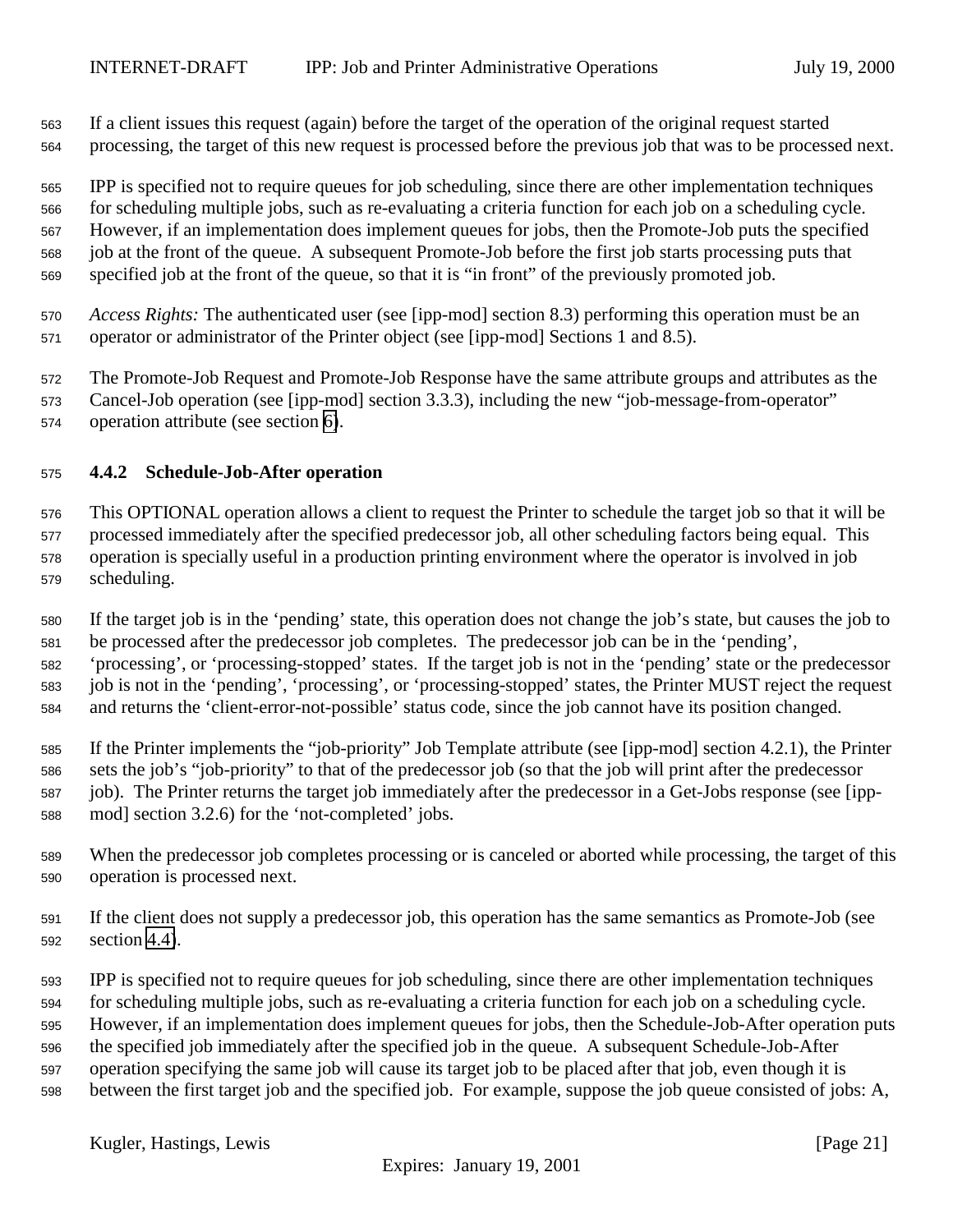<span id="page-21-0"></span> B, C, D, and E, in that order. A Schedule-Job-After with job E as the target and B as the specified job would result in the following queue: A, B, E, C, D. A subsequent Schedule-Job-After with Job D as the target and B as the specified job would result in the following queue: A, B, D, E, C. In other words, the link between the two jobs in a Schedule-Job-After operation is not retained, i.e., there is no attribute on either job that points to the other job as a result of this operation.

 *Access Rights:* The authenticated user (see [ipp-mod] section 8.3) performing this operation must be operator or administrator of the Printer object (see [ipp-mod] Sections 1 and 8.5).

 The Schedule-Job-After Request have the same attribute groups and attributes as the Cancel-Job operation (see [ipp-mod] section 3.3.3), plus the new "job-message-from-operator" operation attribute (see section 6). In addition, the following operation attributes are defined:

- "predecessor-job-id":
- The client OPTIONALLY supplies this attribute. The Printer MUST support it, if it supports this operation. This attribute specifies the job after which the target job is to be processed. If the client omits this attribute, the Printer MUST process the target job next, i.e., after the current job, if any.

 The Schedule-Job-After Response has the same attribute groups, attributes, and status codes as the Cancel- Job operation (see [ipp-mod] section 3.3.3). The following status codes have particular meaning for this operation:

- 'client-error-not-possible' the target job was not in the 'pending' state or the predecessor job was no in the 'pending', 'processing', or 'processing-stopped' states.
- 'client-error-not-found' either the target job or the predecessor job was not found.

## **5 Additional status codes**

This section defines new status codes used by the operations defined in this document.

## **5.1 'server-error-printer-is-deactivated' (0x050A)**

 The Printer has been deactivated using the Deactivate-Printer operation and is only accepting the Activate- Printer (see section [3.5.1\)](#page-14-0), Get-Job-Attributes, Get-Jobs, Get-Printer-Attributes, and any other Get-Xxxx operations. An operator can perform the Activate-Printer operation to allow the Printer to accept other operations.

## **6 Use of Operation Attributes that are Messages from the Operator**

 This section summarizes the usage of the "printer-message-from-operator" and "job-message-from- operator" operation attributes that set the corresponding Printer and Job Description attributes (see [ipp-set- ops] for the definition of these operation attributes). These operation attributes are defined for most of the Device and Job operations that operators are likely to perform, respectively, so that operators can indicate the reasons for their actions.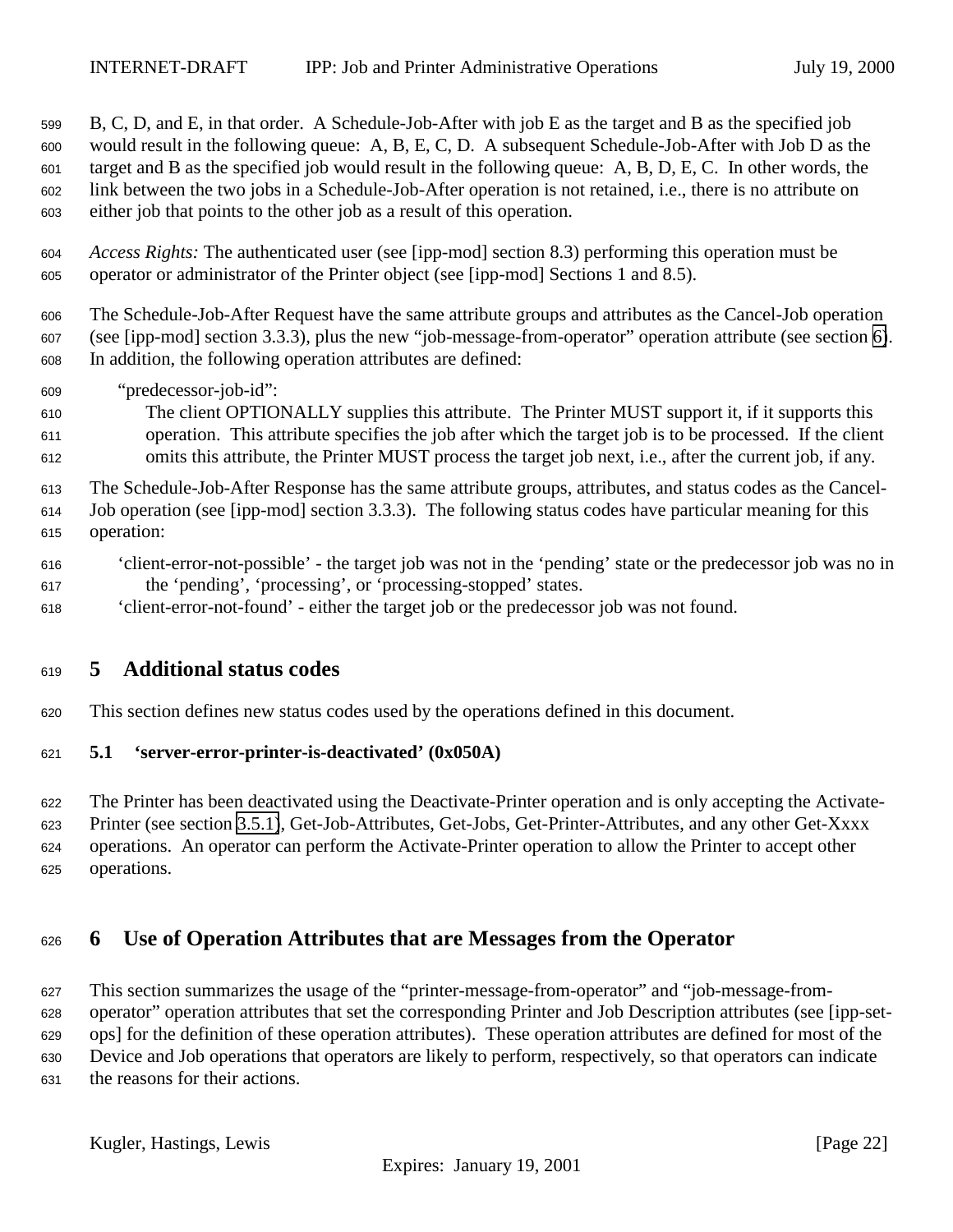<span id="page-22-0"></span><sup>632</sup> Table 4 shows the operation attributes that are defined for use with the Printer Operations.

<sup>633</sup> Legend:

- <sup>634</sup> REQ REQUIRED for a Printer to support
- <sup>635</sup> OPT OPTIONAL for a Printer to support; the Printer ignores the attribute if not supported <sup>636</sup> <blank> - not defined for use with the operation; the Printer ignores the attribute
- 

<sup>637</sup> **Table 4 - Operation attribute support for Printer Operations**

| <b>Operation Attribute</b>        | Pause-Printer,<br>Pause-Printer-After-<br>Current-Job.<br>Resume-Printer | Hold-New-Jobs.<br>Release-Held-<br>New-Jobs | Purge-<br>Jobs | Get-Printer-<br>Attributes.<br>Set-Printer-<br><b>Attributes</b> | Enable-<br>Print.<br>Disable-<br>Printer | Restart-<br>Printer | Shut<br>down-<br>Printer.<br>Startup-<br>Printer |
|-----------------------------------|--------------------------------------------------------------------------|---------------------------------------------|----------------|------------------------------------------------------------------|------------------------------------------|---------------------|--------------------------------------------------|
| attributes-charset                | <b>REQ</b>                                                               | <b>REQ</b>                                  | <b>REQ</b>     | <b>REQ</b>                                                       | <b>REO</b>                               | <b>REQ</b>          | <b>REQ</b>                                       |
| attributes-natural-<br>language   | <b>REQ</b>                                                               | <b>REQ</b>                                  | <b>REQ</b>     | <b>REQ</b>                                                       | <b>REQ</b>                               | <b>REQ</b>          | <b>REQ</b>                                       |
| printer-uri                       | <b>REQ</b>                                                               | <b>REQ</b>                                  | <b>REQ</b>     | <b>REQ</b>                                                       | <b>REQ</b>                               | <b>REQ</b>          | <b>REQ</b>                                       |
| requesting-user-name              | <b>REQ</b>                                                               | <b>REQ</b>                                  | <b>REQ</b>     | <b>REQ</b>                                                       | <b>REQ</b>                               | <b>REQ</b>          | <b>REQ</b>                                       |
| printer-message-from-<br>operator | <b>OPT</b>                                                               | <b>OPT</b>                                  | <b>OPT</b>     |                                                                  | <b>OPT</b>                               | <b>OPT</b>          | <b>OPT</b>                                       |

<sup>638</sup> Table 5 shows the operation attributes that are defined for use with the Job operations.

<sup>639</sup> Legend:

<sup>640</sup> REQ - REQUIRED for a Printer to support

- <sup>641</sup> O OPTIONAL for a Printer to support; the Printer ignores the attribute if supplied, but not <sup>642</sup> supported
- <sup>643</sup> <blank> not defined for use with the operation; the Printer ignores the attribute
- 

<sup>644</sup> **Table 5 - Operation attribute support for Job operations**

| <b>Operation Attribute</b>  | Cancel<br>-Job | Cancel-<br>Current<br>-Job | Hold-<br>Job.<br>Releas<br>e-Job | Suspe<br>nd-<br>Curren<br>t-Job | Resum<br>e-Job | Get-Job-<br>Attributes,<br>Set-Job-<br><b>Attributes</b> | Restart-<br>Job | Reproces<br>s-Job | Promo<br>te-Job | Sched<br>ule-<br>$Job-$<br>After |
|-----------------------------|----------------|----------------------------|----------------------------------|---------------------------------|----------------|----------------------------------------------------------|-----------------|-------------------|-----------------|----------------------------------|
| attributes-charset          | <b>REO</b>     | <b>REO</b>                 | <b>REO</b>                       | <b>REO</b>                      | <b>REO</b>     | <b>REO</b>                                               | <b>REO</b>      | <b>REO</b>        | <b>REO</b>      | <b>REO</b>                       |
| attributes-natural-language | <b>REQ</b>     | <b>REO</b>                 | <b>REO</b>                       | <b>REQ</b>                      | <b>REQ</b>     | <b>REO</b>                                               | <b>REO</b>      | <b>REO</b>        | <b>REQ</b>      | <b>REQ</b>                       |
| printer-uri                 | <b>REQ</b>     | <b>REO</b>                 | REQ                              | <b>REO</b>                      | <b>REO</b>     | <b>REO</b>                                               | <b>REQ</b>      | <b>REO</b>        | <b>REO</b>      | <b>REQ</b>                       |
| job-uri                     | <b>REO</b>     |                            | <b>REO</b>                       |                                 | <b>REO</b>     | <b>REO</b>                                               | <b>REO</b>      | <b>REO</b>        | <b>REO</b>      | <b>REQ</b>                       |
| job-id                      | <b>REQ</b>     | <b>REO</b>                 | REQ                              | <b>REQ</b>                      | <b>REO</b>     | <b>REO</b>                                               | <b>REO</b>      | <b>REO</b>        | <b>REQ</b>      | <b>REQ</b>                       |
| requesting-user-name        | <b>REQ</b>     | <b>REO</b>                 | <b>REO</b>                       | <b>REO</b>                      | <b>REO</b>     | <b>REO</b>                                               | <b>REO</b>      | <b>REO</b>        | <b>REO</b>      | <b>REQ</b>                       |
| job-message-from-operator   | <b>OPT</b>     | <b>OPT</b>                 | <b>OPT</b>                       | <b>OPT</b>                      | <b>OPT</b>     |                                                          | <b>OPT</b>      | <b>OPT</b>        | <b>OPT</b>      | <b>OPT</b>                       |
| message [to-operator]       | <b>OPT</b>     |                            | <b>OPT</b>                       | <b>OPT</b>                      | <b>OPT</b>     |                                                          | <b>OPT</b>      | <b>OPT</b>        | <b>OPT</b>      | <b>OPT</b>                       |
| job-hold-until              |                |                            | $OPT^*$                          |                                 |                |                                                          |                 | $OPT**$           |                 |                                  |

<sup>645</sup> \* The Printer MUST support the "job-hold-until" operation attribute if it supports the "job-hold-until" Job

<sup>646</sup> Template attribute.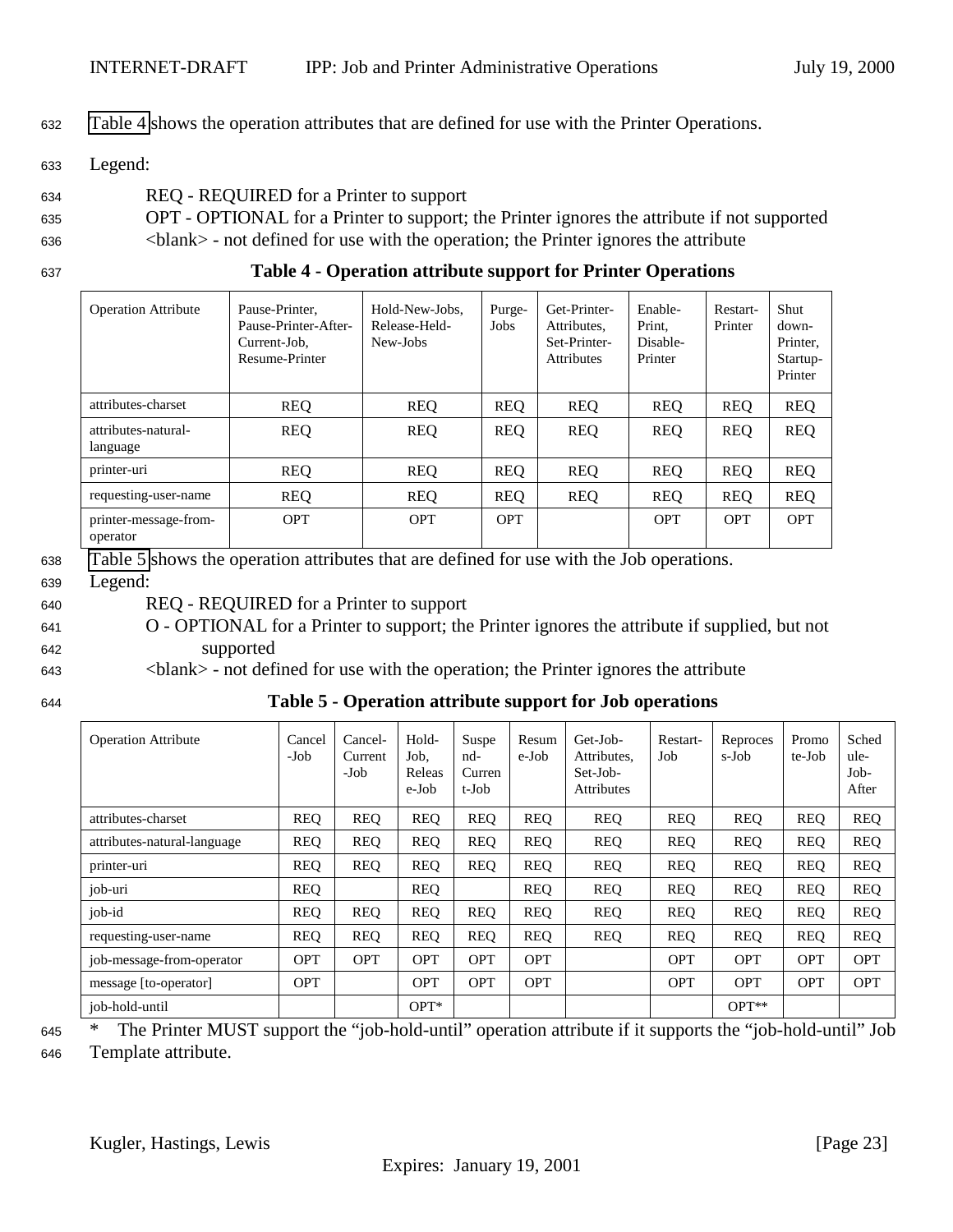<span id="page-23-0"></span> \*\* The Printer MUST support the "job-hold-until" operation attribute if it supports the Set-Job-Attributes operation, so that the client can hold the job with the Reprocess-Job operation and the modify the job before releasing it to be processed.

## **7 New Printer Description Attributes**

 The following new Printer Description attributes are needed to support the new operations defined in this document and the concepts of Printer Fan-Out (see section [11\)](#page-24-0).

## **7.1 subordinate-printers-supported (1setOf uri)**

 This Printer attribute is REQUIRED if an implementation supports Subordinate Printers (see section [11\)](#page-25-0) and contains the URIs of the immediate Subordinate Printer object(s) associated with this Printer object. Each Non-Leaf Printer object MUST support this Printer Description attribute. A Leaf Printer object either does not support the "subordinate-printers-supported" attribute or does so with the 'no-value' out-of-band value (see [ipp-mod] section 4.1), depending on implementation.

The precise format of the Subordinate Printer URIs is implementation dependent (see section [11.4\)](#page-26-0).

 If the Printer object does not have an associated Output Device, the Printer MAY automatically copy the value of the Subordinate Printer object's "printer-name" MAY be used to populate the Job object's "output-device-assigned" attribute (see [ipp-mod] section 4.3.13). The "output-device-assigned" Job attribute identifies the Output Device to which the Printer object has assigned a job, for example, when a single Printer object is supporting Device Fan-Out or Printer Fan-Out.

## **7.2 parent-printers-supported (1setOf uri)**

 This Printer attribute is REQUIRED if an implementation supports Subordinate Printers (see section [11\)](#page-25-0) and contains the URI of the Non-Leaf printer object(s) for which this Printer object is the immediate Subordinate, i.e., this Printer's immediate "parent" or "parents". Each Subordinate Printer object MUST support this Printer Description attribute. A Printer that has no parents, either does not support the "parent- printers-supported" attribute or does so with the 'no-value' out-of-band value (see [ipp-mod] section 4.1), depending on implementation.

## **8 Additional Values for "printer-state-reasons"**

This section defines additional values for the "printer-state-reasons" Printer Description attribute.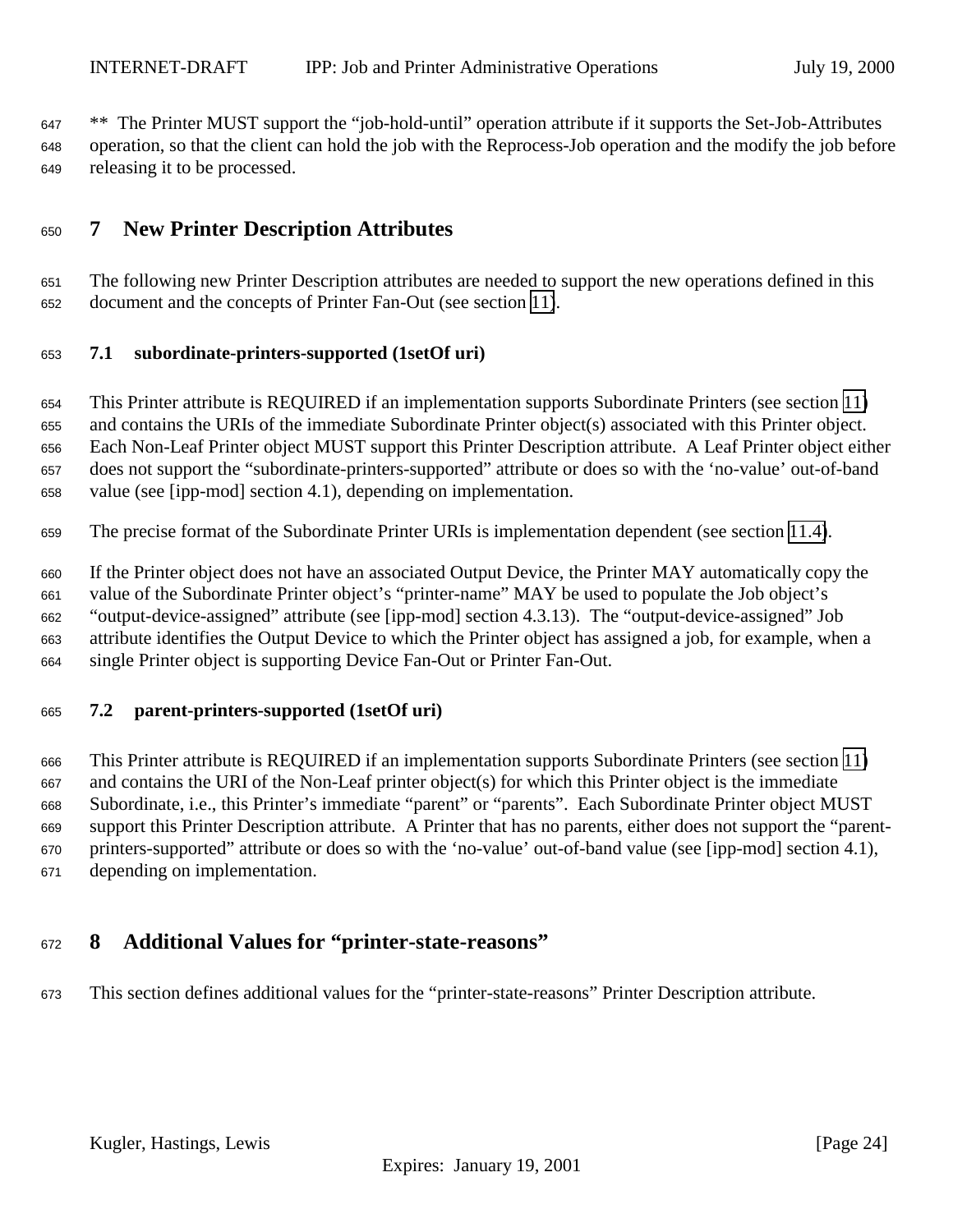## <span id="page-24-0"></span>**8.1 'hold-new-jobs'**

 'hold-new-jobs': The operator has issued the Hold-New-Jobs operation (see section [3.3.1\)](#page-12-0) or other means, but the output-device(s) are taking an appreciable time to stop. Later, when all output has stopped, the "printer-state" becomes 'stopped', and the 'paused' value replaces the 'moving-to- paused' value in the "printer-state-reasons" attribute. This value MUST be supported, if the Hold- New-Jobs operation is supported and the implementation takes significant time to pause a device in certain circumstances.

## **8.2 'deactivated'**

 'deactivated': A client has issued a Deactivate-Printer operation for the Printer object (see section [3.4.1\)](#page-13-0) and the Printer is in the process of becoming deactivated or has become deactivated. The Printer MUST reject all requests except Activate-Printer, queries (Get-Printer-Attributes, Get-Job- Attributes, Get-Jobs, etc.), Send-Document, and Send-URI (so that partial job submission can be completed - see section [3.1.1\)](#page-9-0) and return the 'server-error-service-unavailable' status code.

## **9 Additional Values for "job-state-reasons"**

This section defines additional values for the "job-state-reasons" Job Description attribute.

## **9.1 'job-suspended'**

 'job-suspended': The job has been suspended while processing using the Suspend-Current-Job operation and other jobs can be processed on the Printer. The Job can be resumed using the Resume-Job operation which removes this value.

## **10 Additional events**

- The following Printer events are defined for use with [ipp-ntfy]:
- 'forwarded-operation-failed' an operation that a Printer forwarded to a Subordinate Printer (see section [11.7\)](#page-30-0) failed.

## **11 Use of the Printer object to represent IPP Printer Fan-Out and IPP Printer Fan-In**

- This section defines how the Printer object MAY be used to represent IPP Printer Fan-Out and IPP Printer
- Fan-In. Fan-Out is where an IPP Printer is used to represent other IPP Printer objects. Fan-In is where
- several IPP Printer objects are used to represent another IPP Printer object.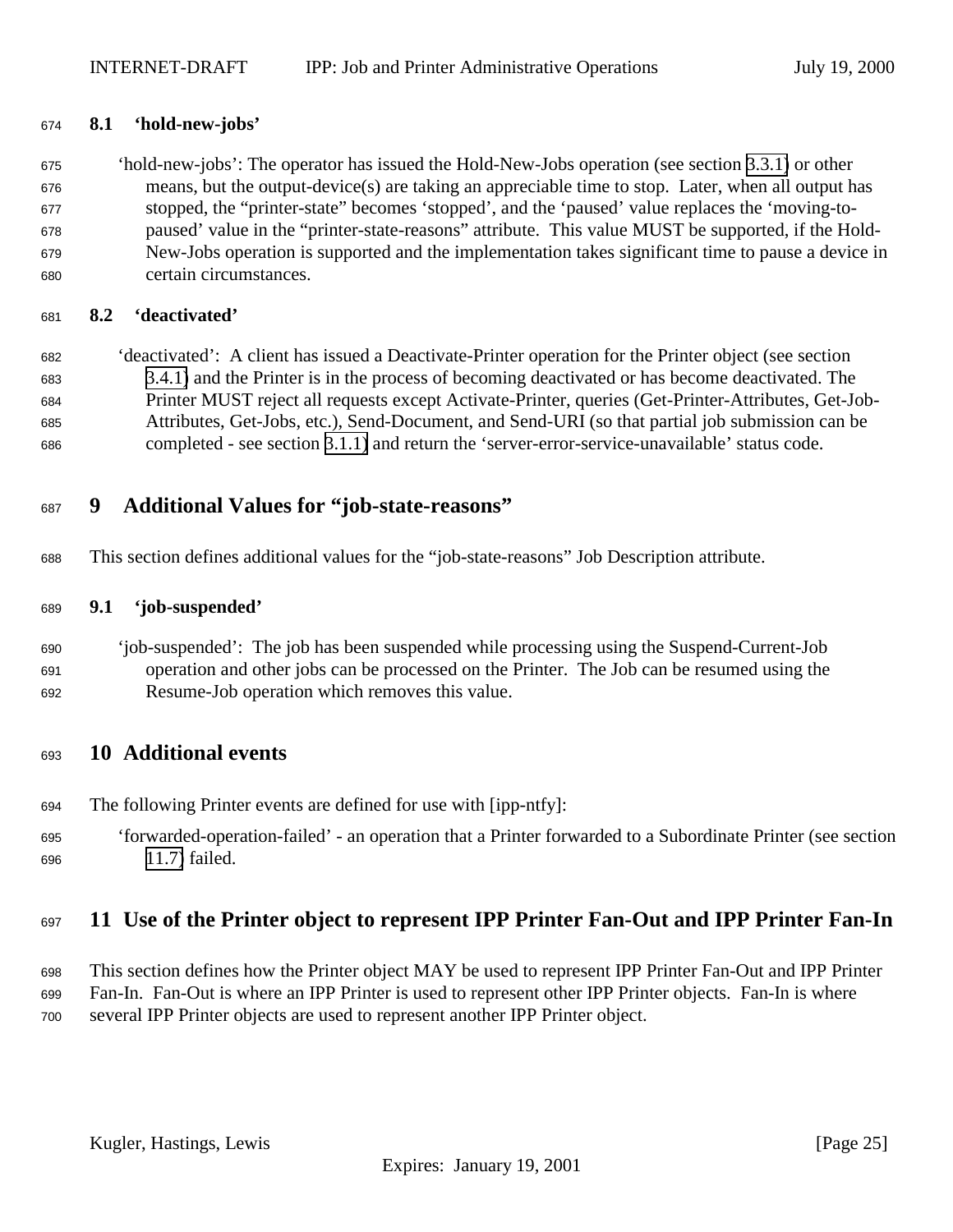## <span id="page-25-0"></span>**11.1 IPP Printer Fan-Out**

 The IPP/1.1 Model and Semantics introduces the semantic concept of an IPP Printer object that represents more than one Output Device (see [ipp-mod] section 2.1). This concept is called "Output Device Fan-Out". However, there was no way to represent the individual states of the Output Devices or to perform operations on a specific Output Device when there was Fan-Out. This document generalizes the semantics of the Printer object to represent such Subordinate Fan-Out Output Devices as IPP Printer objects. This concept is called "Printer object Fan-Out". A Printer object that has a Subordinate Printer object is called a Non-Leaf Printer object. Thus a Non-Leaf Printer object supports one or more Subordinate Printer objects in order to represent Printer object Fan-Out. A Printer object that does not have any Subordinate Printer objects is called a Leaf Printer object.

 Each Non-Leaf Printer object submits jobs to its immediate Subordinate Printers and otherwise controls the Subordinate Printers using IPP or other protocols. Whether pending jobs are kept in the Non-Leaf Printer

until a Subordinate Printer can accept them or are kept in the Subordinate Printers depends on

implementation and/or configuration policy. Furthermore, a Subordinate Printer object MAY, in turn, have

Subordinate Printer objects. Thus a Printer object can be both a Non-Leaf Printer and a Subordinate

Printer.

A Subordinate Printer object MUST be a conforming Printer object, so it MUST support all of the

REQUIRED [ipp-mod] operations and attributes. However, with access control, the Subordinate Printer

MAY be configured so that end-user clients are not permitted to perform any operations (or just Get-

Printer-Attributes) while one or more Non-Leaf Printer object(s) are permitted to perform any operation.

## **11.2 IPP Printer Fan-In**

 The IPP/1.1 Model and Semantics did not preclude the semantic concept of multiple IPP Printer objects that represent a single Output Device (see [ipp-mod] section 2.1). However, there was no way for the client to determine that there was a Fan-In configuration, nor was there a way to perform operations on the Subordinate device. This specification generalizes the semantics of the Printer object to allow several Non- Leaf IPP Printer objects to represent a single Subordinate Printer object. Thus a Non-Leaf Printer object MAY share a Subordinate Printer object with one or more other Non-Leaf Printer objects in order to represent IPP Printer Fan-In.

 As with Fan-Out (see section 11.1), when a Printer object is a Non-Leaf Printer, it MUST NOT have an associated Output Device. As with Fan-Out, a Leaf Printer object has one or more associated Output Devices. As with Fan-Out, the Non-Leaf Printer objects submit jobs to their Subordinate Printer objects and otherwise control the Subordinate Printer. As with Fan-Out, whether pending jobs are kept in the Non- Leaf Printers until the Subordinate Printer can accept them or are kept in the Subordinate Printer depends on implementation and/or configuration policy.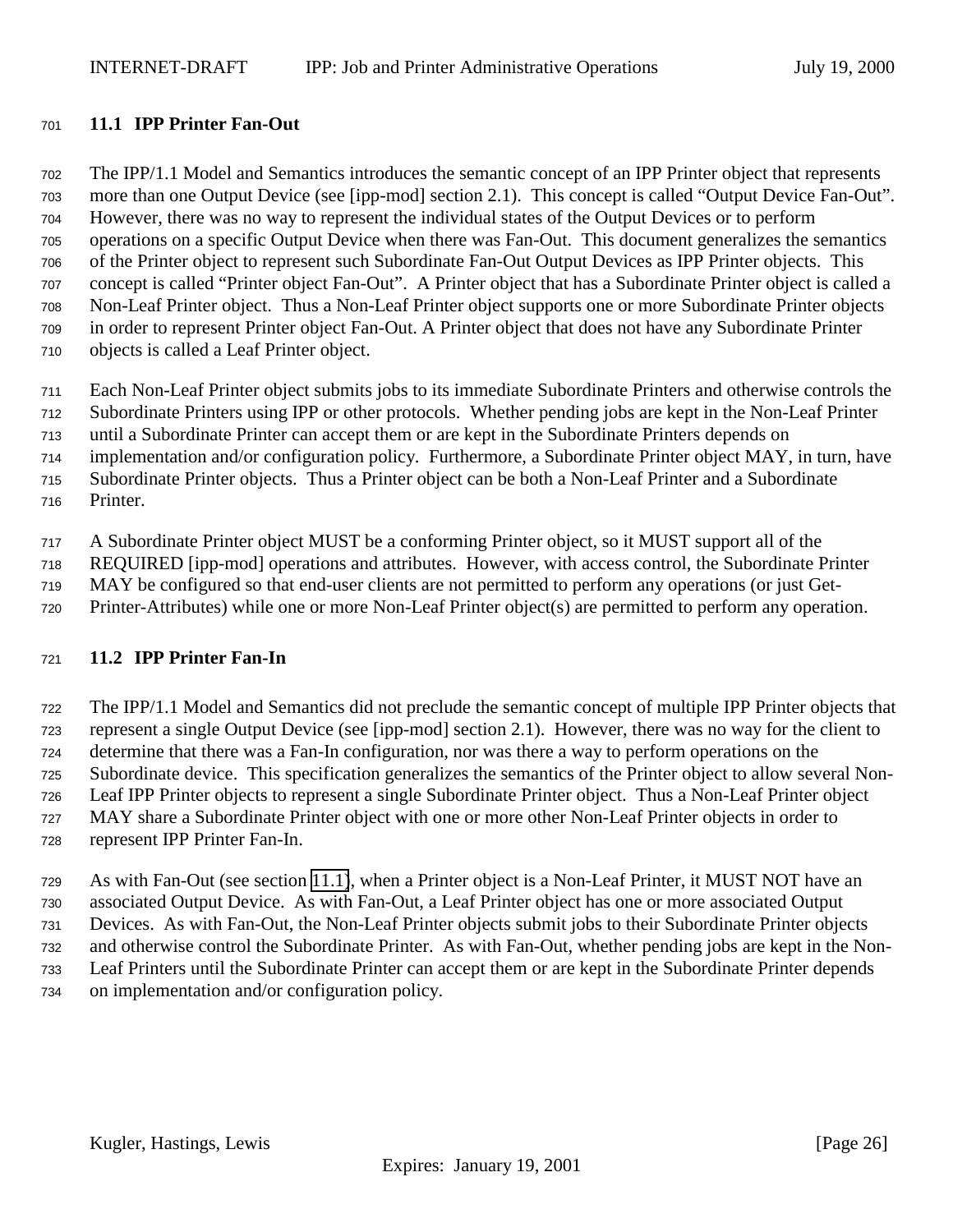#### <span id="page-26-0"></span>**11.3 Printer object attributes used to represent Printer Fan-Out and Printer Fan-In**

- The following Printer Description attributes are defined to represent the relationship between Printer object(s) and their Subordinate Printer object(s):
- 1. "subordinate-printers-supported" (1setOf uri) contains the URI of the immediate Subordinate Printer object(s).
- 2. "parent-printers-supported (1setOf uri) contains the URI of the Non-Leaf printer object(s) for which this Printer object is the immediate Subordinate, i.e., this Printer's immediate "parent" or "parents".

#### **11.4 Subordinate Printer URI**

 Each Subordinate Printer object has a URI which is used as the target of each operation on the Subordinate Printer. The means for configuring URIs for Subordinate Printer objects is implementation-dependent as are all URIs. However, there are two distinct approaches:

- a. When the implementation wants to make sure that no operation on a Subordinate Printer object as a target "sneaks by" the parent Printer object (or the Subordinate Printer is fronting for a device that is not networked), the host part of the URI specifies the host of the parent Printer. Then the parent Printer object can easily reflect the state of the Subordinate Printer objects in the parent's Printer object state and state reasons as the operation passes "through" the parent Printer object.
- b. When the Subordinate Printer is networked and the implementation allows operations to go directly to the Subordinate Printer (with proper access control) without knowledge of the parent Printer object, the host part of the URI is different than the host part of the parent Printer object. In such a case, the parent Printer object MUST keep its "printer-state" and "printer-state-reasons" up to date, either by polling the Subordinate Printer object or by subscribing to events with the Subordinate Printer object (see [ipp-not-spec] for means to subscribe to event notification when the Subordinate Printer object supports IPP notification).

## **11.5 Printer object attributes used to represent Output Device Fan-Out**

 Only Leaf IPP Printer objects are allowed to have one or more associated Output Devices. Each Leaf Printer object MAY support the "output-devices-supported" (1setOf name(127)) to indicate the user- friendly name(s) of the Output Device(s) that the Leaf Printer object represents. It is RECOMMENDED that each Leaf Printer object have only one associated Output Device, so that the individual Output Devices can be represented completely and controlled completely by clients. In other words, the Leaf Printer's "output-devices-supported" attribute SHOULD have only one value.

 Non-Leaf Printer MUST NOT have associated Output Devices. However, a Non-Leaf Printer SHOULD support an "output-devices-supported" (1setOf name(127)) Printer Description attribute that contains all the values of its immediate Subordinate Printers. Since such Subordinate Printers MAY be Leaf or Non-Leaf, the same rules apply to them, etc. Thus any Non-Leaf Printer SHOULD have an "output-devices-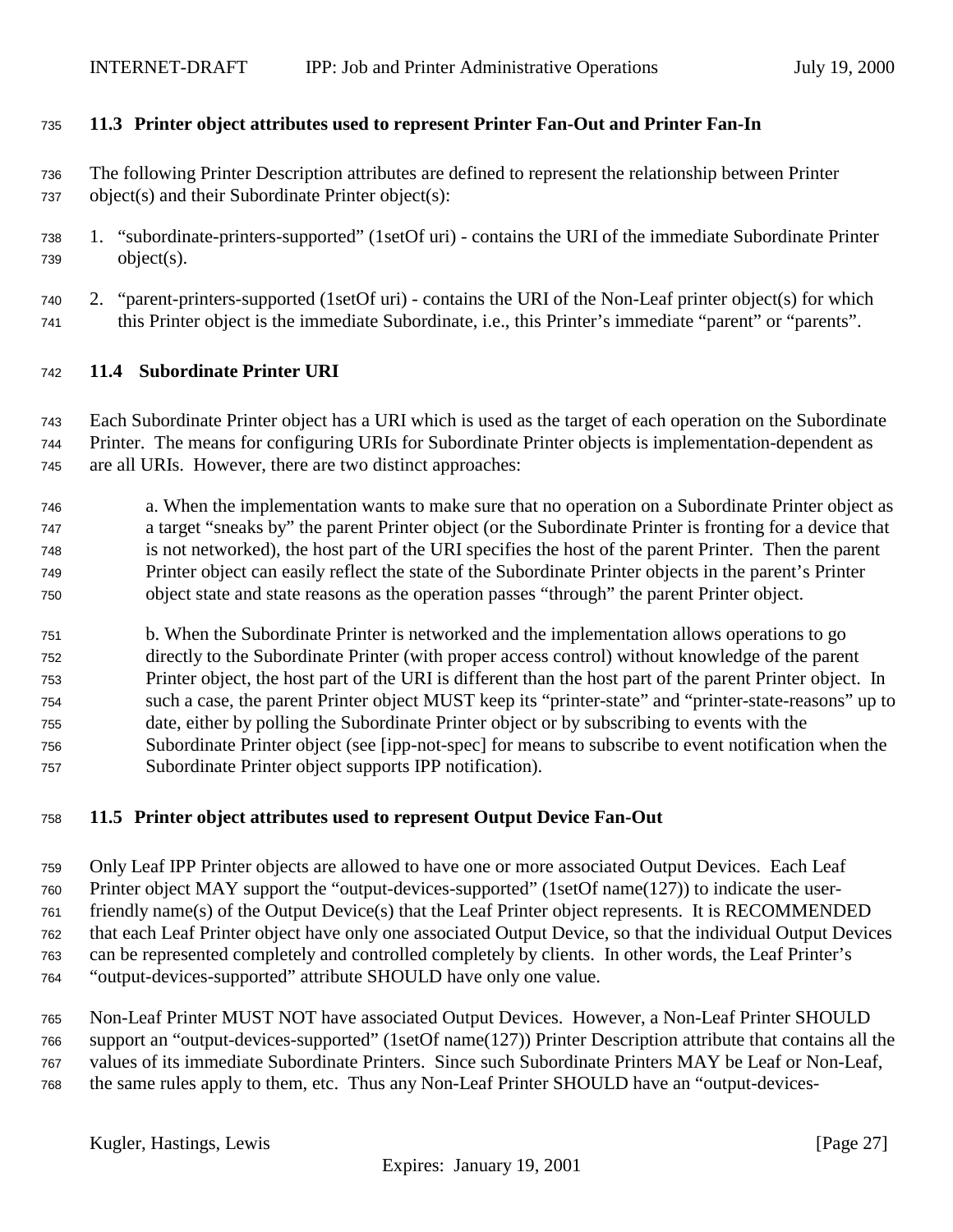- supported" (1setOf name(127)) attribute that contains all the values of the Output Devices associated with
- Leaf Printers of its complete sub-tree.
- When adding, removing, or changing a configuration of Printers and Output Devices, there can be moments
- in time when the tree structure is not consistent. In other words, times when a Non-Leaf Printer's
- "subordinate-printers-supported" does not agree with the Subordinate Printer's "parent-printers-supported".
- Therefore, the operator SHOULD first Deactivate all Printers that are being configured in this way, update
- all pointer attributes, and then reactivate. A useful client tool would validate a tree structure before
- Activating the Printers involved.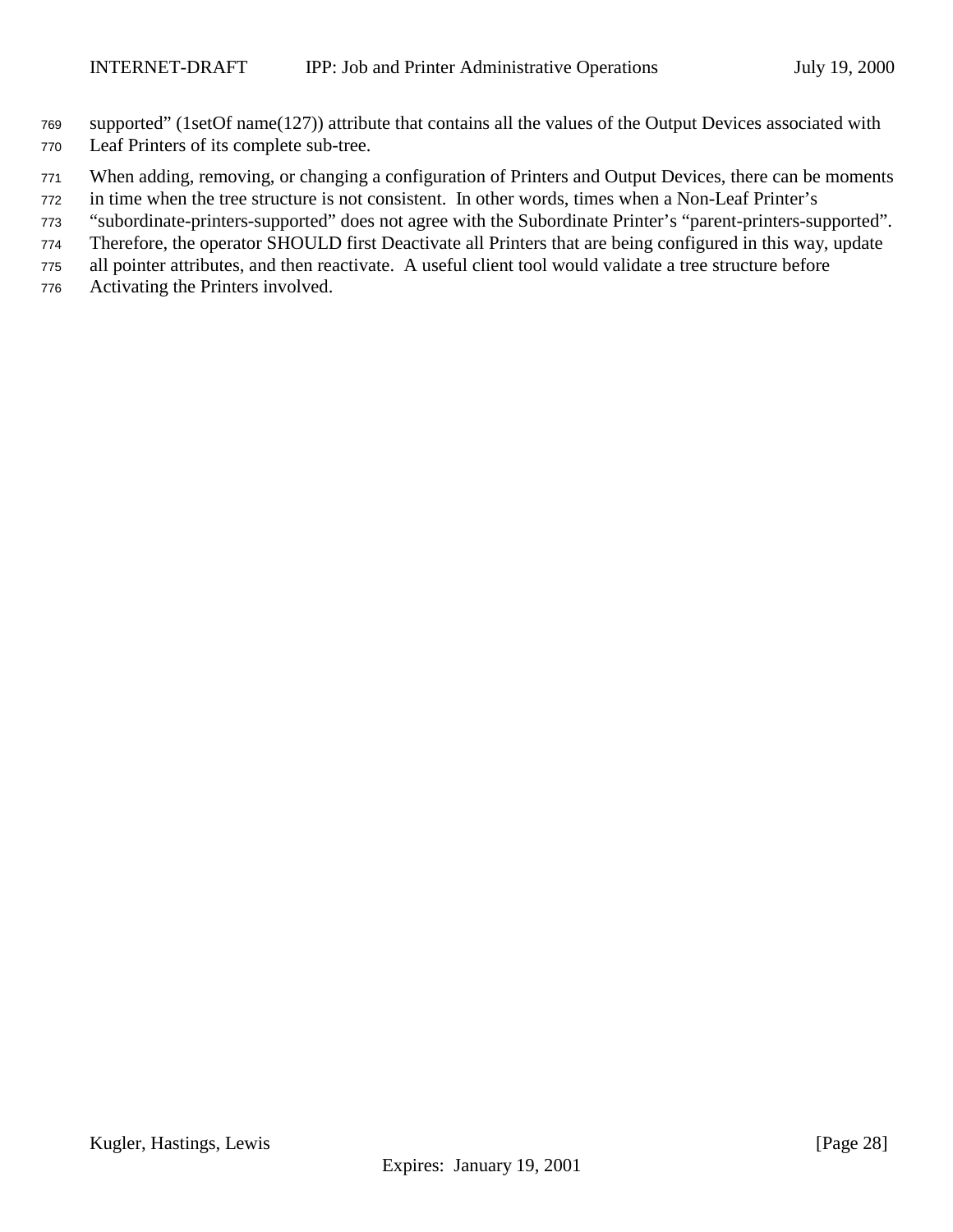<span id="page-28-0"></span>

## **11.6 Figures to show all possible configurations**

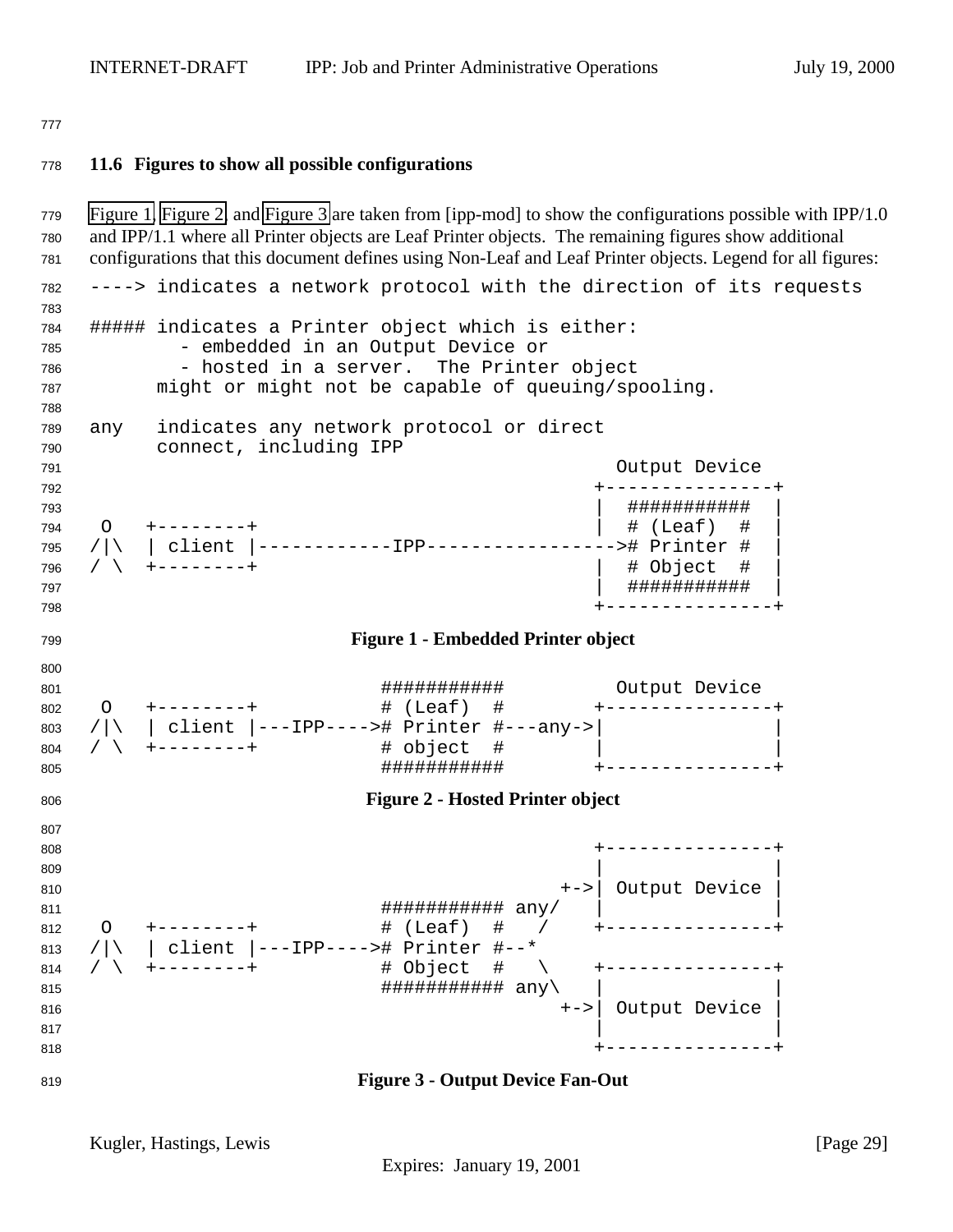<span id="page-29-0"></span> ########### ########### O +--------+ # Non-Leaf# # subord. # /|\ | client |---IPP----># Printer #---IPP----># Printer # / \ +--------+ # object # # object # ########### ########### The Subordinate Printer can be a Non-Leaf Printer as in Figure 4 to Figure 6, or can be a Leaf Printer as in [Figure 1](#page-28-0) to [Figure 3.](#page-28-0) **Figure 4 - Chained IPP Printer Objects** +------IPP--------------------->########### / +---># subord. # / / # Printer #  $\sqrt{ }$  ##############  $\frac{1}{4}$  any 834 O +--------+ # Non-Leaf# / ############# 835 /|\ | client |---IPP----># Printer #--\*<br>836 / \ +--------+ # object # \ / \ +--------+ # object # \ \ ########### any ###########  $\qquad \qquad \backslash$  \ +---># Printer # +------IPP---------------------># object # ########### The Subordinate Printer can be a Non-Leaf Printer as in Figure 4 to Figure 6, or can be a Leaf Printer as in [Figure 1](#page-28-0) to [Figure 3.](#page-28-0) **Figure 5 - IPP Printer Object Fan-Out** (Non-Leaf) ########### # Non-Leaf# +---># Printer #-+ 851 / # object #  $\setminus$  IPP ########### \ ########### O +--------+ / +-IPP-># subord. # /|\ | client |--+-----------IPP---------------># Printer # / \ +--------+ \ +-IPP-># object # IPP ########### / ###########  $\qquad \qquad \qquad +$  Non-Leaf# / +---># Printer #-+ # object # ########### (Non-Leaf) The Subordinate Printer can be a Non-Leaf Printer as in Figure 4, Figure 5, or Figure 6, or can be a Leaf Printer as in [Figure 1, Figure 2,](#page-28-0) or [Figure 3.](#page-28-0) **Figure 6 - IPP Printer Object Fan-In**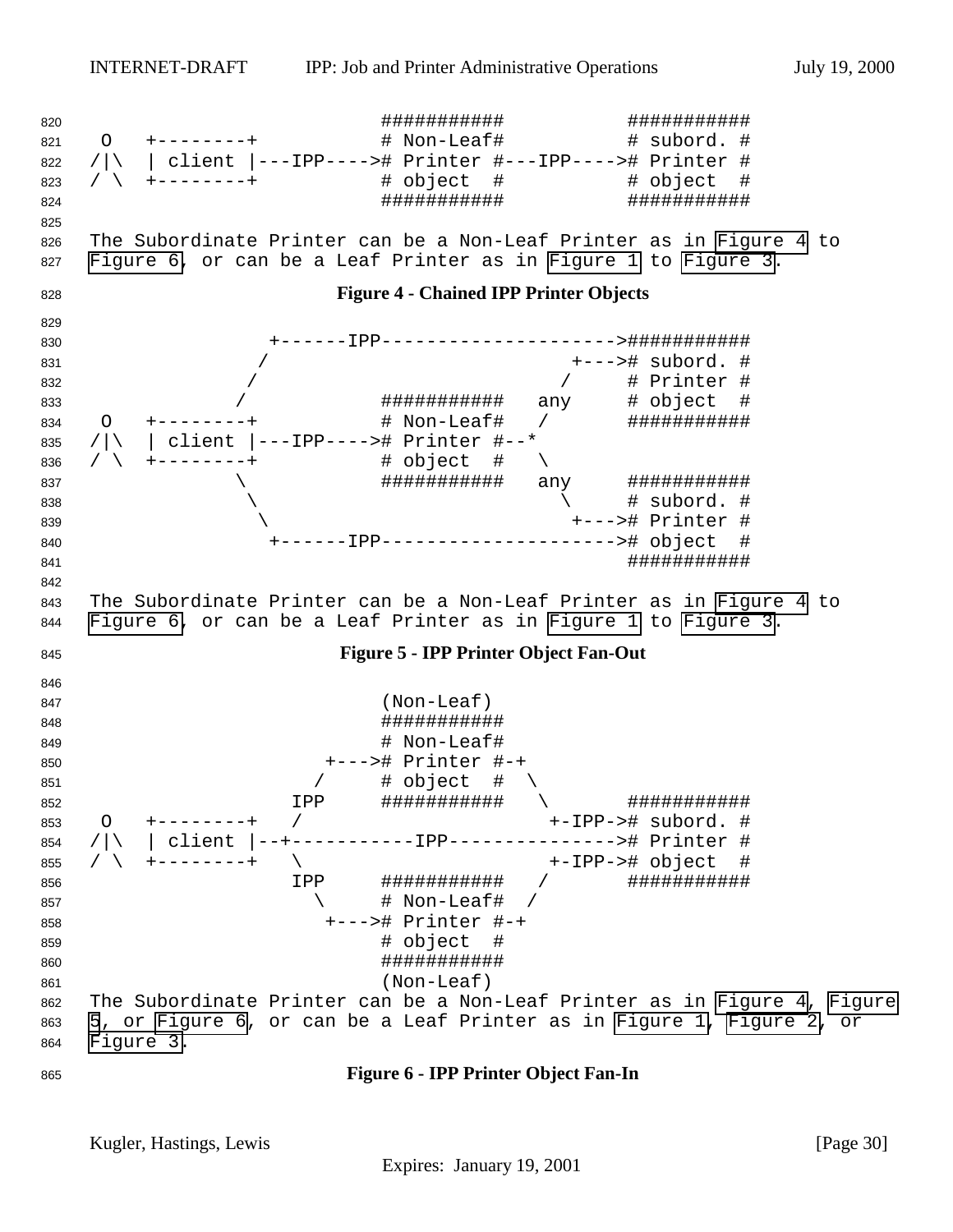#### <span id="page-30-0"></span><sup>866</sup> **11.7 Forwarding requests**

<sup>867</sup> This section describes the forwarding of Job and Printer requests to Subordinate Printer objects.

## <sup>868</sup> **11.7.1 Forwarding requests that affect Printer objects**

 In Printer Fan-Out, Printer Fan-In, and Chained Printers, the Non-Leaf IPP Printer object MUST NOT forward the operations that affect Printer objects to its Subordinate Printer objects. If a client wants to explicitly target a Subordinate Printer, the client MUST specify the URI of the Subordinate Printer. The client can determine the URI of any Subordinate Printers by querying the Printer's "subordinate-printers-supported (1setOf uri) attribute (see section [7.1\)](#page-23-0).

<sup>874</sup> Table 6 lists the operations that affect Printer objects and the forwarding behavior that a Non-Leaf Printer

<sup>875</sup> MUST exhibit to its immediate Subordinate Printers. Operations that affect jobs have a different

<sup>876</sup> forwarding rule (see section 11.7.2 and [Table 7\)](#page-31-0):

| <b>Printer Operation</b>    | <b>Non-Leaf Printer action</b>                      |
|-----------------------------|-----------------------------------------------------|
| <b>Printer Operations:</b>  |                                                     |
| Enable-Printer              | MUST NOT forward to any of its Subordinate Printers |
| Disable-Printer             | MUST NOT forward to any of its Subordinate Printers |
| Hold-New-Jobs               | MUST NOT forward to any of its Subordinate Printers |
| Release-Held-New-Jobs       | MUST NOT forward to any of its Subordinate Printers |
| Deactivate-Printer          | MUST NOT forward to any of its Subordinate Printers |
| Activate-Printer            | MUST NOT forward to any of its Subordinate Printers |
| <b>Restart-Printer</b>      | MUST NOT forward to any of its Subordinate Printers |
| Shutdown-Printer            | MUST NOT forward to any of its Subordinate Printers |
| Startup-Printer             | MUST NOT forward to any of its Subordinate Printers |
| IPP/1.1 Printer Operations: | See [ipp-mod]                                       |
| Get-Printer-Attributes      | MUST NOT forward to any of its Subordinate Printers |
| Pause-Printer               | MUST NOT forward to any of its Subordinate Printers |
| Resume-Printer              | MUST NOT forward to any of its Subordinate Printers |
| Set operations:             | See [ipp-set-ops]                                   |
| Set-Printer-Attributes      | MUST NOT forward to any of its Subordinate Printers |

#### <sup>877</sup> **Table 6 - Forwarding operations that affect Printer objects**

878

## <sup>879</sup> **11.7.2 Forwarding requests that affect Jobs**

<sup>880</sup> Unlike Printer Operations that only affect Printer objects (see section 11.7.1), a Non-Leaf Printer object <sup>881</sup> MUST forward operations that directly affect jobs to the appropriate Job object(s) in one or more of its <sup>882</sup> immediate Subordinate Printer objects. Forwarding is REQUIRED since the purpose of such a Job

<sup>883</sup> operation is to affect the indicated job which itself may have been forwarded. Such forwarding MAY be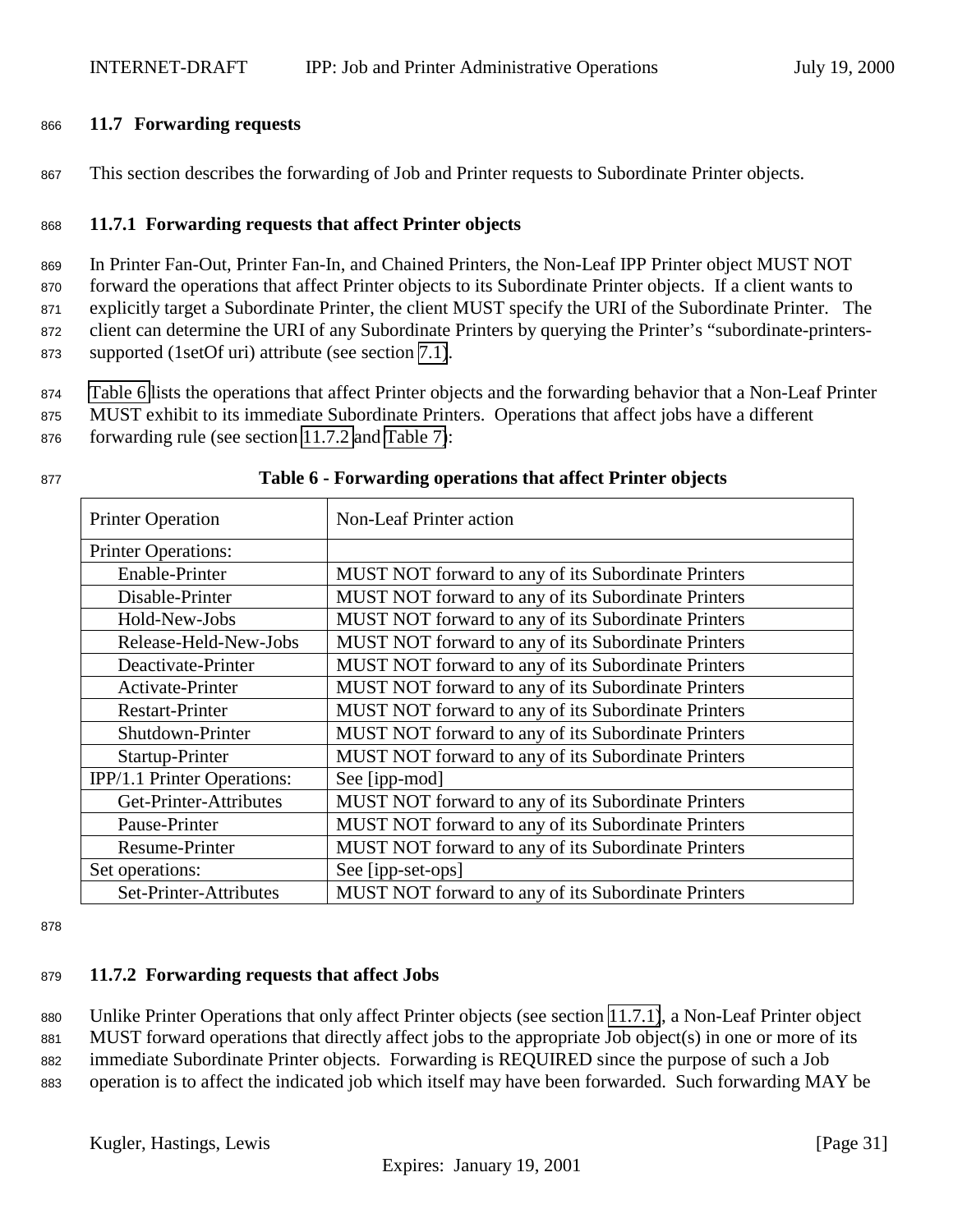<span id="page-31-0"></span><sup>884</sup> immediate or queued, depending on the operation and the implementation. For example, a Non-Leaf

885 Printer object MAY queue/spool jobs, feeding a job at a time to its Subordinate Printer(s), or MAY forward

<sup>886</sup> jobs immediately to one of its Subordinate Printers. In either case, the Non-Leaf Printer object is

- <sup>887</sup> forwarding Job Creation operations to one of its Subordinate Printers. Only the time of forwarding of the
- <sup>888</sup> Job Creation operations depends on whether the policy is to queue/spool jobs in the Non-Leaf Printer or the <sup>889</sup> Subordinate Printer.

 When a Non-Leaf Printer object creates a Job object in its Subordinate Printer, whether that Non-Leaf Printer object keeps a fully formed Job object or just keeps a mapping from the "job-ids" that it assigned to those assigned by its Subordinate Printer object is IMPLEMENTATION-DEPENDENT. In either case, the Non-Leaf Printer MUST be able to accept and carry out future Job operations that specify the "job-id" that the Non-Leaf Printer assigned and returned to the job submitting client.

<sup>895</sup> Table 7 lists the operations that directly affect jobs and the forwarding behavior that a Non-Leaf Printer <sup>896</sup> MUST exhibit to its Subordinate Printers:

| ×<br>۰.<br>w<br>۰. | I<br>M.<br>۰, |  |
|--------------------|---------------|--|
|                    |               |  |

| Job operation               | <b>Non-Leaf Printer action</b>                                         |
|-----------------------------|------------------------------------------------------------------------|
| Job operations:             |                                                                        |
| Reprocess-Job               | MUST forward to the appropriate Job in one of its Subordinate Printers |
| Cancel-Current-Job          | <b>MUST NOT forward</b>                                                |
| Resume-Job                  | MUST forward to the appropriate Job in one of its Subordinate Printers |
| Promote-Job                 | MUST forward to the appropriate Job in one of its Subordinate Printers |
| IPP/1.1 Printer Operations: |                                                                        |
| Print-Job                   | MUST forward immediately or queue to the appropriate Subordinate       |
|                             | Printer                                                                |
| Print-URI                   | MUST forward immediately or queue to the appropriate Subordinate       |
|                             | Printer                                                                |
| Validate-Job                | MUST forward to the appropriate Subordinate Printer                    |
| Create-Job                  | MUST forward immediately or queue to the appropriate Subordinate       |
|                             | Printer                                                                |
| Get-Jobs                    | MUST forward to all its Subordinate Printers                           |
| Purge-Jobs                  | MUST forward to all its Subordinate Printers                           |
| IPP/1.1 Job operations:     |                                                                        |
| Send-Document               | MUST forward immediately or queue to the appropriate Job in one of     |
|                             | its Subordinate Printers                                               |
| Send-URI                    | MUST forward immediately or queue to the appropriate Job in one of     |
|                             | its Subordinate Printers                                               |
| Cancel-Job                  | MUST forward to the appropriate Job in one of its Subordinate Printers |
| Get-Job-Attributes          | MUST forward to the appropriate Job in one of its Subordinate          |
|                             | Printers, if the Non-Leaf Printer doesn't know the complete status of  |
|                             | the Job object                                                         |
| Hold-Job                    | MUST forward to the appropriate Job in one of its Subordinate Printers |

#### <sup>897</sup> **Table 7 - Forwarding operations that affect Jobs objects**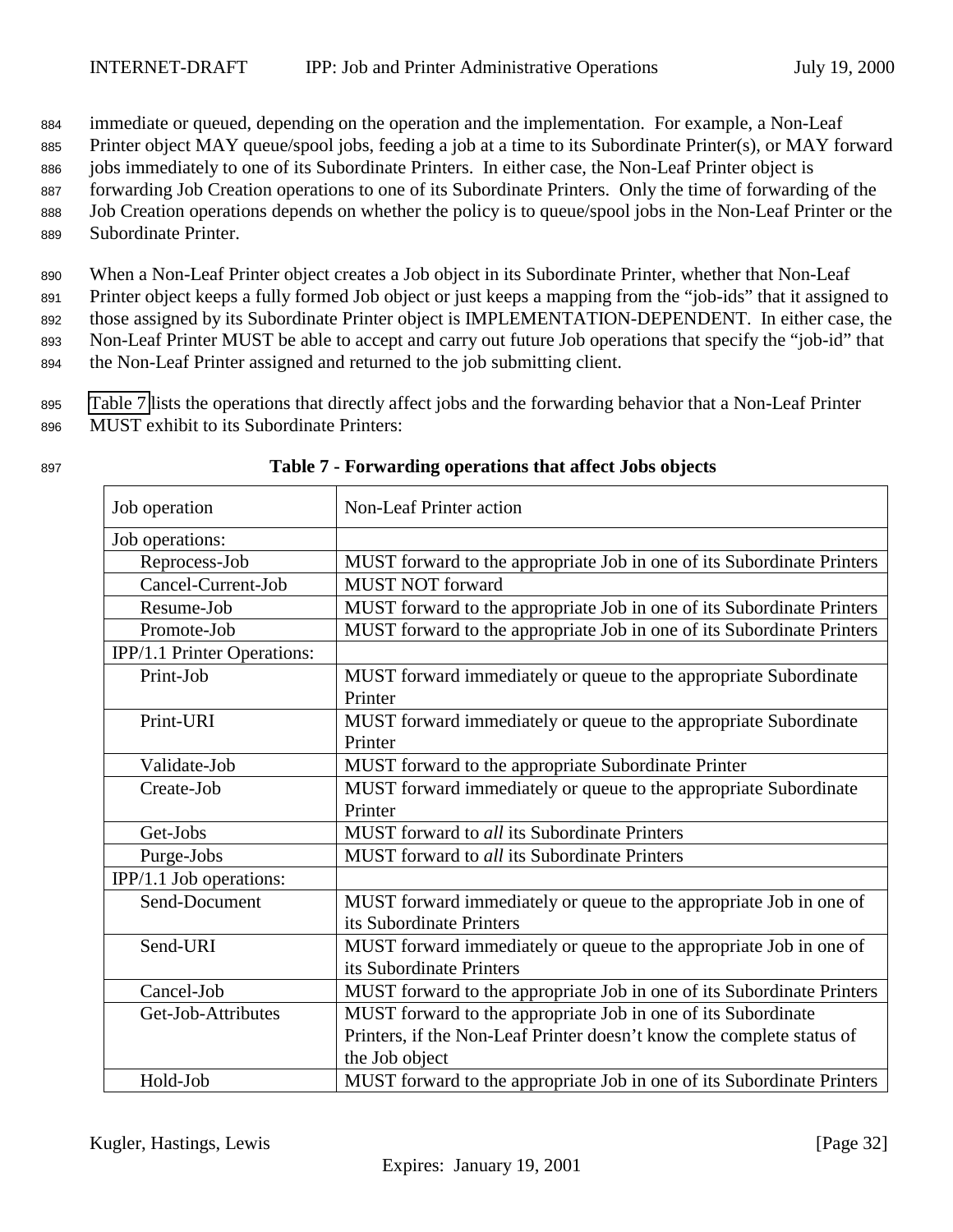<span id="page-32-0"></span>

| Job operation              | Non-Leaf Printer action                                                |
|----------------------------|------------------------------------------------------------------------|
| Release-Job                | MUST forward to the appropriate Job in one of its Subordinate Printers |
| Restart-Job                | MUST forward to the appropriate Job in one of its Subordinate Printers |
| <b>IPP</b> Set operations: | See [ipp-set-ops]                                                      |
| Set-Job-Attributes         | MUST forward to the appropriate Job in one of its Subordinate Printers |

 When a Printer receives a request that REQUIRES forwarding, it does so on a "best efforts basis", and returns a response to its client without waiting for responses from any of its Subordinate Printers. Such forwarded requests could fail. In order for a client to become aware of such a condition, a new 'forwarded-operation-failed' event is defined, which a client can subscribe to (see section [10](#page-24-0) and [ipp-ntfy]).

- The following Job Description attributes are defined to help represent Job relationships for Fan-Out and forwarding of jobs:
- 1. "output-device-assigned" (name(127)) from [ipp-mod]: This attribute identifies the Output Device to which the Printer object has assigned this job. If an Output Device implements an embedded Printer object, the Printer object NEED NOT set this attribute. If a print server implements a Printer object, the value MAY be empty (zero-length string) or not returned until the Printer object assigns an Output Device to the job. This attribute is particularly useful when a single Printer object supports multiple devices (so called "Fan-Out").
- 2. "original-requesting-user-name" (name(MAX)) operation attribute containing the user name of the original user, i.e., corresponds to the "requesting-user-name" operation attribute that the original client supplied to the first Printer object. The IPP/1.1 "requesting-user-name" operation attribute (see [ipp- mod]) is updated by each client to be itself on each hop, i.e., the "requesting-user-name" is the client forwarding the request, not the original client. The "job-originating-user-name" Job Description attribute remains as the authenticated original user, not the parent Printer's authenticated host, and is forwarded by each client without changing the value.

## **12 Conformance Requirements**

The Job and Printer Administrative operations defined in this document are OPTIONAL operations.

However, some operations MUST be implemented if others are implemented as shown in [Table 8.](#page-33-0)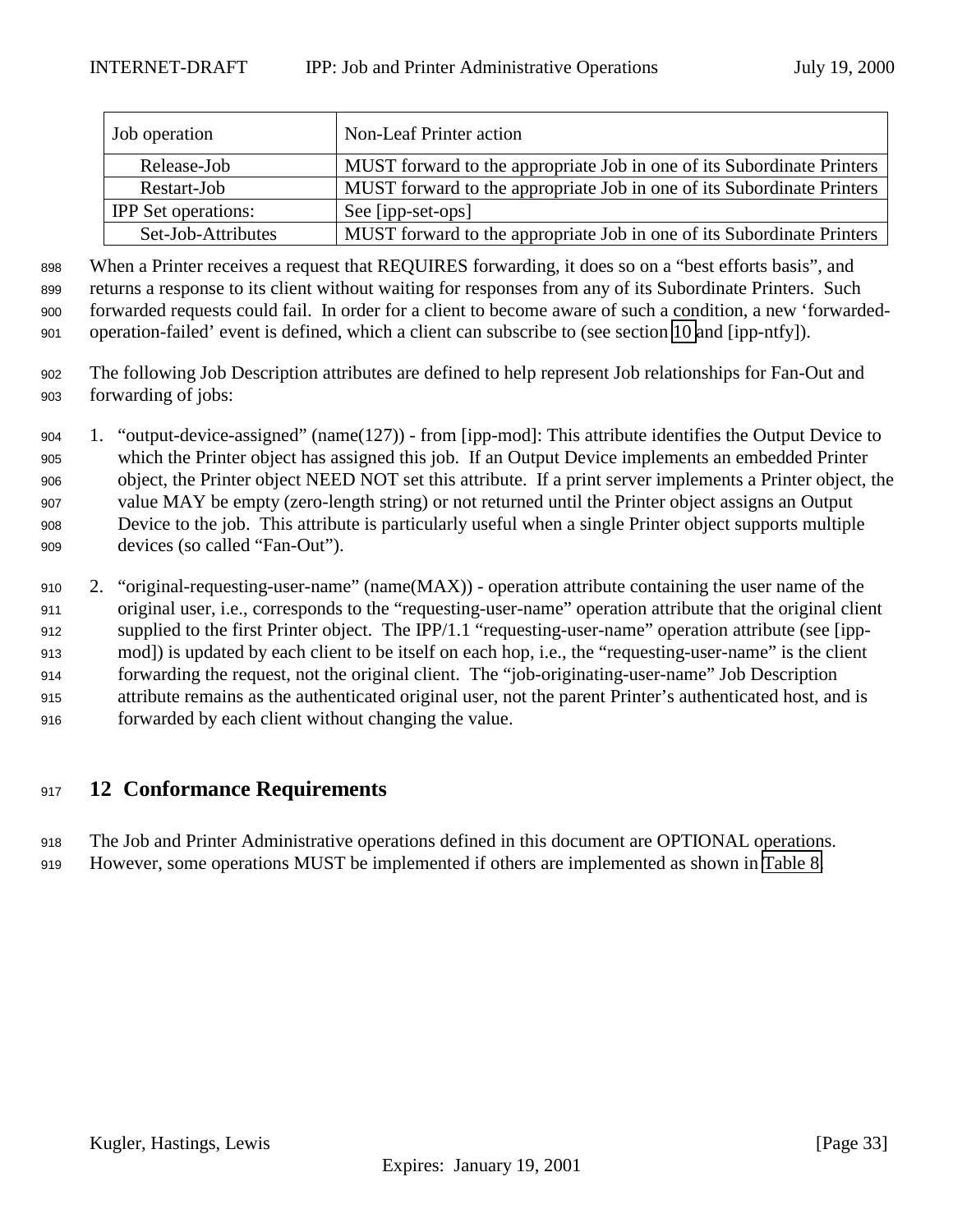| <b>Operations REQUIRED</b>                                            | If any of these operations are supported:      |
|-----------------------------------------------------------------------|------------------------------------------------|
| Enable-Printer                                                        | Disable-Printer                                |
| Disable-Printer                                                       | Enable-Printer                                 |
| Pause-Printer                                                         | <b>Resume-Printer</b>                          |
| Resume-Printer                                                        | Pause-Printer, Pause-Printer-After-Current-Job |
| Hold-New-Jobs                                                         | Release-Held-New-Jobs                          |
| Release-Held-New-Jobs                                                 | Hold-New-Jobs                                  |
| Activate-Printer, Disable-Printer,<br>Pause-Printer-After-Current-Job | Deactivate-Printer                             |
| Deactivate-Printer, Enable-<br>Printer, Resume-Printer                | Activate-Printer                               |
| <b>Restart-Printer</b>                                                | none                                           |
| Shutdown-Printer                                                      | none                                           |
| Startup-Printer                                                       | none                                           |
| Reprocess-Job                                                         | none                                           |
| Cancel-Current-Job                                                    | none                                           |
| Resume-Job                                                            | Suspend-Current-Job                            |
| Suspend-Current-Job                                                   | Resume-Job                                     |
| Promote-Job                                                           | none                                           |
| Schedule-Job-After                                                    | Promote-Job                                    |

#### <span id="page-33-0"></span><sup>920</sup> **Table 8 - Conformance Requirement Dependencies for Operations**

<sup>921</sup> Table 9 and Table 10 list the "printer-state-reasons" and "job-state-reasons" values that are REQUIRED if

<sup>922</sup> the indicated operations are supported.

## <sup>923</sup> **Table 9- Conformance Requirement Dependencies for "printer-state-reasons" Values**

| "printer-state-reasons" values: | Conformance<br>Requirement | If any of the following Printer Operations are supported:   |
|---------------------------------|----------------------------|-------------------------------------------------------------|
| 'paused'                        | <b>REQUIRED</b>            | Pause-Printer, Pause-Printer-After-Current-Job, or          |
|                                 |                            | Deactivate-Printer                                          |
| 'hold-new-jobs'                 | <b>REQUIRED</b>            | Hold-New-Jobs                                               |
| 'moving-to-paused'              | <b>OPTIONAL</b>            | Pause-Printer, Pause-Printer-After-Current-Job, Deactivate- |
|                                 |                            | Printer                                                     |
| 'deactivated'                   | <b>REQUIRED</b>            | Deactivate-Printer                                          |

924

## <sup>925</sup> **Table 10- Conformance Requirement Dependencies for "job-state-reasons" Values**

| "job-state-reasons" values: | Conformance<br>Requirement | If any of the following Job operations are supported: |
|-----------------------------|----------------------------|-------------------------------------------------------|
| 'iob-suspended'             | REQUIRED                   | Suspend-Current-Job                                   |
| 'printer-stopped'           | <b>REQUIRED</b>            | always REQUIRED                                       |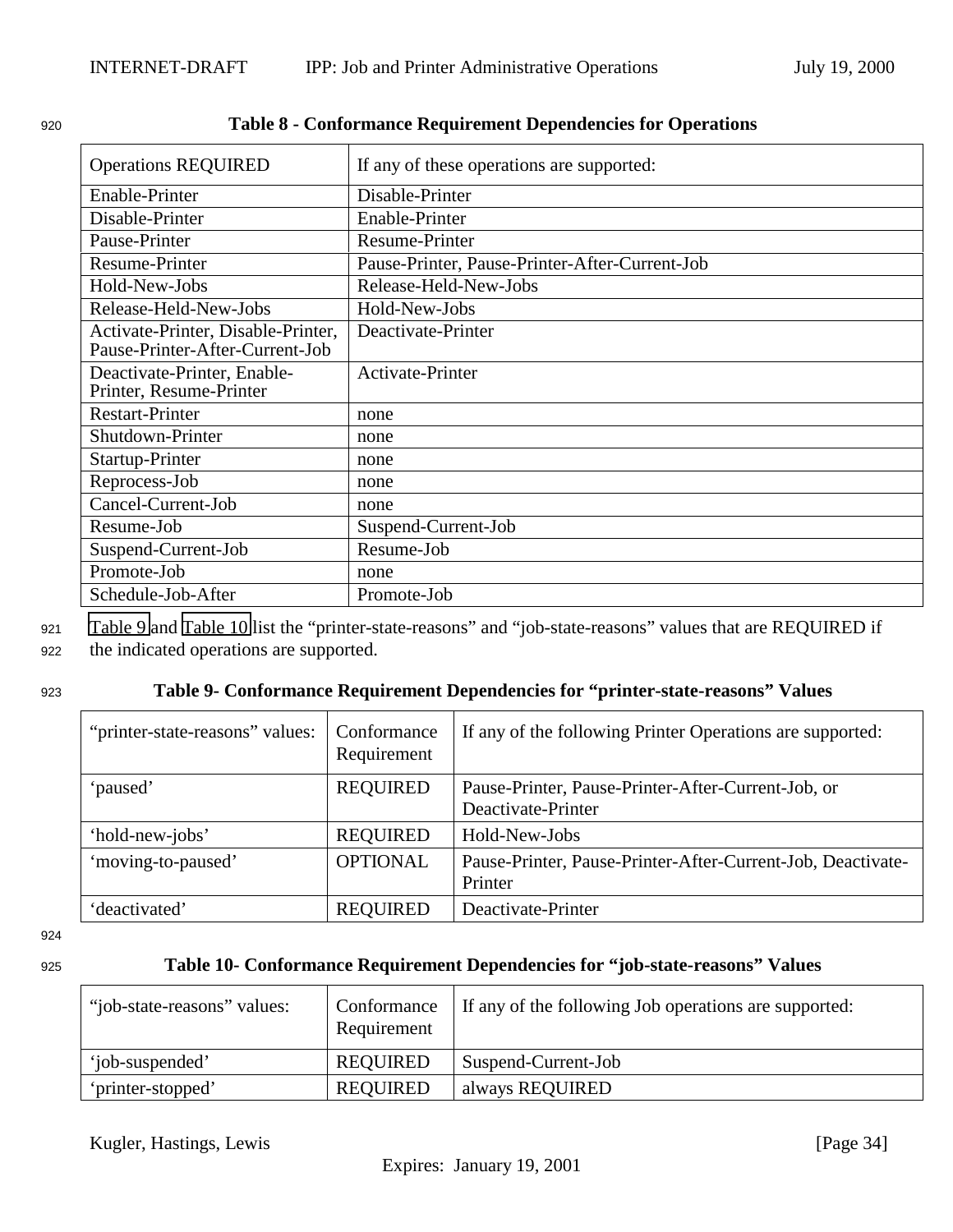<span id="page-34-0"></span>

## **13 IANA Considerations**

 The operations and attributes in this registration proposal will be published by IANA according to the procedures in RFC 2566 [rfc2566] section 6.4 for operations with the following URL:

ftp.isi.edu/iana/assignments/ipp/operations/ipp-admin-ops.txt

## **14 Internationalization Considerations**

This document has the same localization considerations as the [ipp-mod].

## **15 Security Considerations**

 The IPP Model and Semantics document [ipp-mod] discusses high level security requirements (Client Authentication, Server Authentication and Operation Privacy). Client Authentication is the mechanism by which the client proves its identity to the server in a secure manner. Server Authentication is the mechanism by which the server proves its identity to the client in a secure manner. Operation Privacy is defined as a mechanism for protecting operations from eavesdropping.

## **16 Author's Addresses**

| 940 | Carl Kugler                        |
|-----|------------------------------------|
| 941 | <b>IBM</b>                         |
| 942 | Boulder CO                         |
| 943 |                                    |
| 944 | Phone: (303) 924-5060              |
| 945 | FAX:                               |
| 946 | e-mail: kugler@us.ibm.com          |
| 947 |                                    |
| 948 | <b>Tom Hastings</b>                |
| 949 | <b>Xerox Corporation</b>           |
| 950 | 737 Hawaii St. ESAE 231            |
| 951 | El Segundo, CA 90245               |
| 952 |                                    |
| 953 | Phone: 310-333-6413                |
| 954 | Fax: 310-333-5514                  |
| 955 | e-mail: hastings@cp10.es.xerox.com |
| 956 |                                    |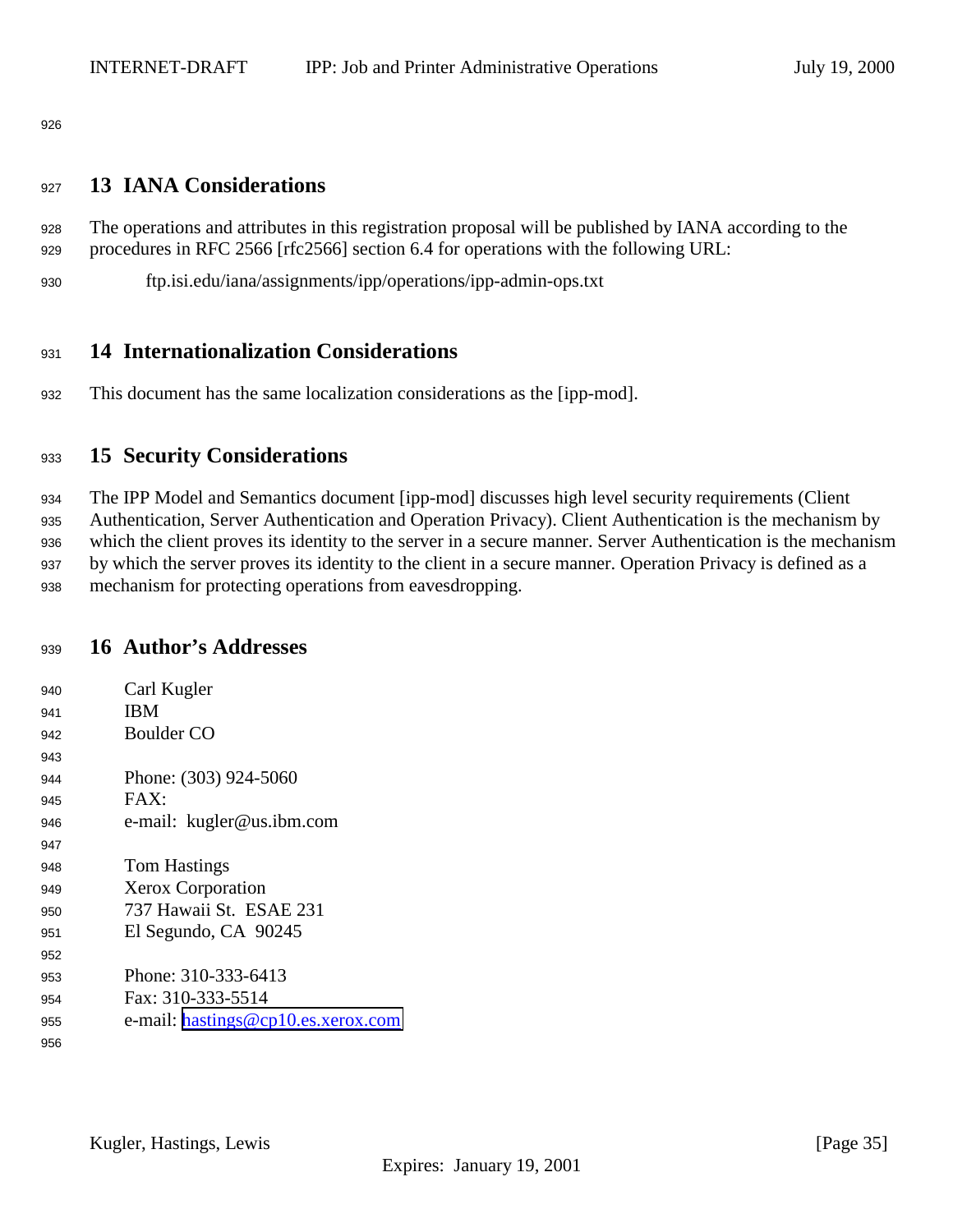<span id="page-35-0"></span>

| 957 | Harry Lewis               |
|-----|---------------------------|
| 958 | <b>IBM</b>                |
| 959 | Boulder CO                |
| 960 |                           |
| 961 | Phone: (303) 924-5337     |
| 962 | $FAX^{\dagger}$           |
| 963 | e-mail: harryl@us.ibm.com |
| 964 |                           |

# **17 References**

| 966 | [ipp-iig]                                                                                                                                 |
|-----|-------------------------------------------------------------------------------------------------------------------------------------------|
| 967 | Hastings, T., Manros, C., "Internet Printing Protocol/1.1: draft-ietf-ipp-implementers-guide-v11-                                         |
| 968 | 01.txt, work in progress, May 9, 2000.                                                                                                    |
| 969 | [ipp-mod]                                                                                                                                 |
| 970 | R. deBry, T. Hastings, R. Herriot, S. Isaacson, P. Powell, "Internet Printing Protocol/1.0: Model and                                     |
| 971 | Semantics", <draft-ietf-ipp-model-v11-07.txt>, May 22, 2000.</draft-ietf-ipp-model-v11-07.txt>                                            |
| 972 | [ipp-ntfy]                                                                                                                                |
| 973 | Isaacson, S., Martin, J., deBry, R., Hastings, T., Shepherd, M., Bergman, R., "Internet Printing                                          |
| 974 | Protocol/1.1: IPP Event Notification Specification", <draft-ietf-ipp-not-spec-04.txt>, July 13, 2000.</draft-ietf-ipp-not-spec-04.txt>    |
| 975 | [ipp-ops-admin-req]                                                                                                                       |
| 976 | Hastings, T., "Internet Printing Protocol (IPP): Requirements for Job, Printer, and Device                                                |
| 977 | Administrative Operations", <draft-ietf-ipp-ops-admin-req-00.txt>, work in progress, July 19, 2000.</draft-ietf-ipp-ops-admin-req-00.txt> |
| 978 | [ipp-pro]                                                                                                                                 |
| 979 | Herriot, R., Butler, S., Moore, P., Tuner, R., "Internet Printing Protocol/1.1: Encoding and                                              |
| 980 | Transport", draft-ietf-ipp-protocol-v11-06.txt, May 30, 2000.                                                                             |
| 981 | $[RFC2566]$                                                                                                                               |
| 982 | R. deBry, T. Hastings, R. Herriot, S. Isaacson, P. Powell, "Internet Printing Protocol/1.0: Model and                                     |
| 983 | Semantics", RFC 2566, April 1999.                                                                                                         |
| 984 | Change History of this document is available at:                                                                                          |
| 985 | ftp://ftp.pwg.org/pub/pwg/ipp/new_OPS/ipp-ops-set2-change-history.txt                                                                     |